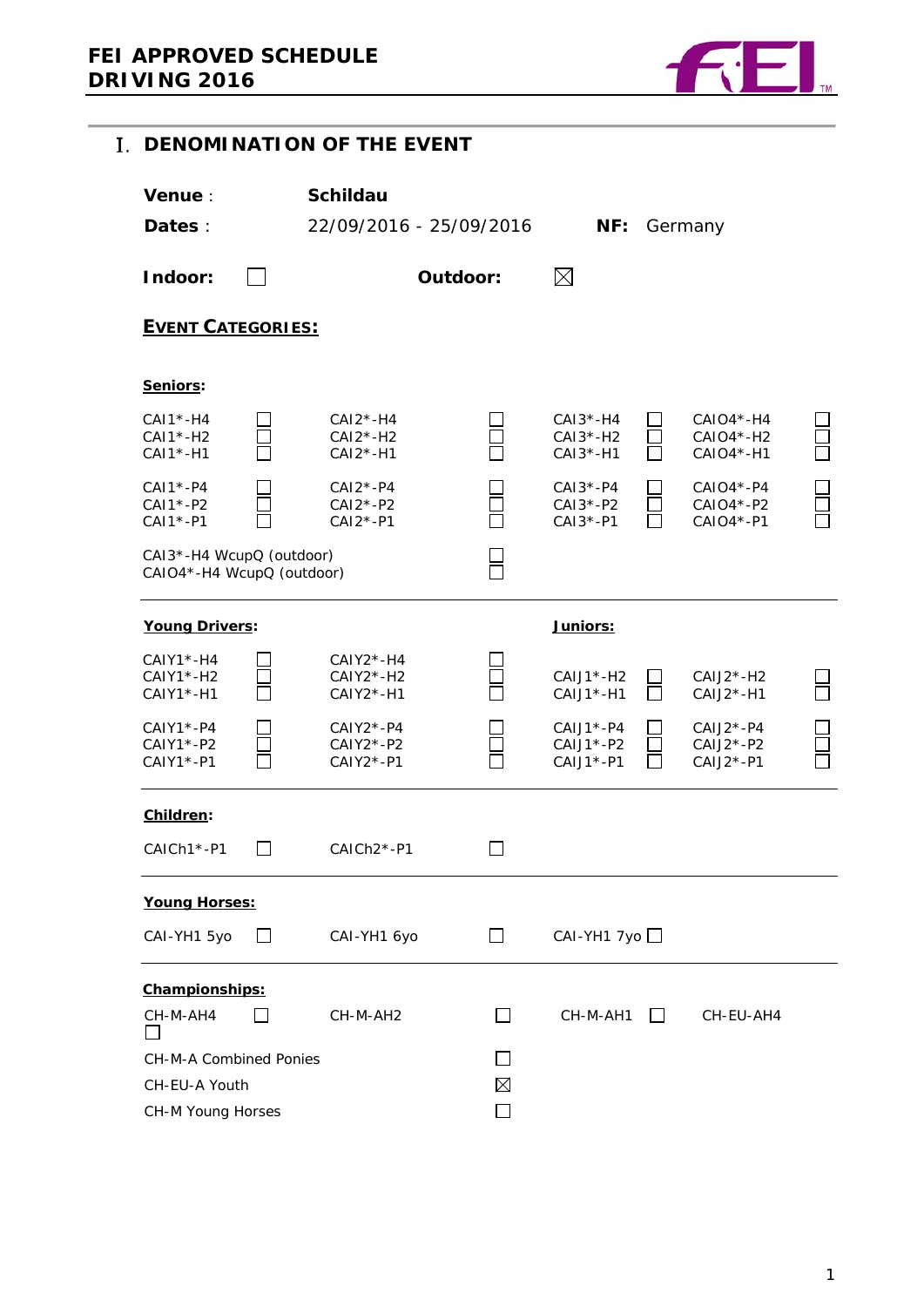# **FEI APPROVED SCHEDULE DRIVING 2016**



#### <span id="page-1-0"></span>Н. **GENERAL CONDITIONS**

- − FEI Statutes, 23rd edition, effective 29 April 2014
- − FEI General Regulations, 23rd edition, effective 1st January 2009, updates effective 1st January 2016
- − FEI Veterinary Regulations, 13th edition 2014, effective 1st January 2016
- − **The FEI Rules for Driving Events and its Annexes, 11th edition, updates effective 1st January 2016**
- − Equine Anti-Doping and Controlled Medication Regulations (EADCMR)*,* 2nd Edition, effective 1st January 2016
- − FEI Anti-Doping Rules for Human Athletes (ADRHA), based upon 2015 WADA Code, effective 1<sup>st</sup> January 2015
- − All subsequent published revisions, the provisions of which will take precedence.

\*\*\*\*\*\*\*\*\*\*\*\*\*\*\*\*\*\*\*\*\*\*\*\*\*\*\*\*\*\*\*\*\*\*\*\*\*\*\*\*\*\*\*\*\*\*\*\*\*\*\*\*\*\*\*\*\*\*\*\*\*\*\*\*\*\*\*\*\*\*\*

Approved by the FEI, Lausanne, on 09.06.2016

Signature:

Bettina de Rham FEI Director Driving, Reining, Vaulting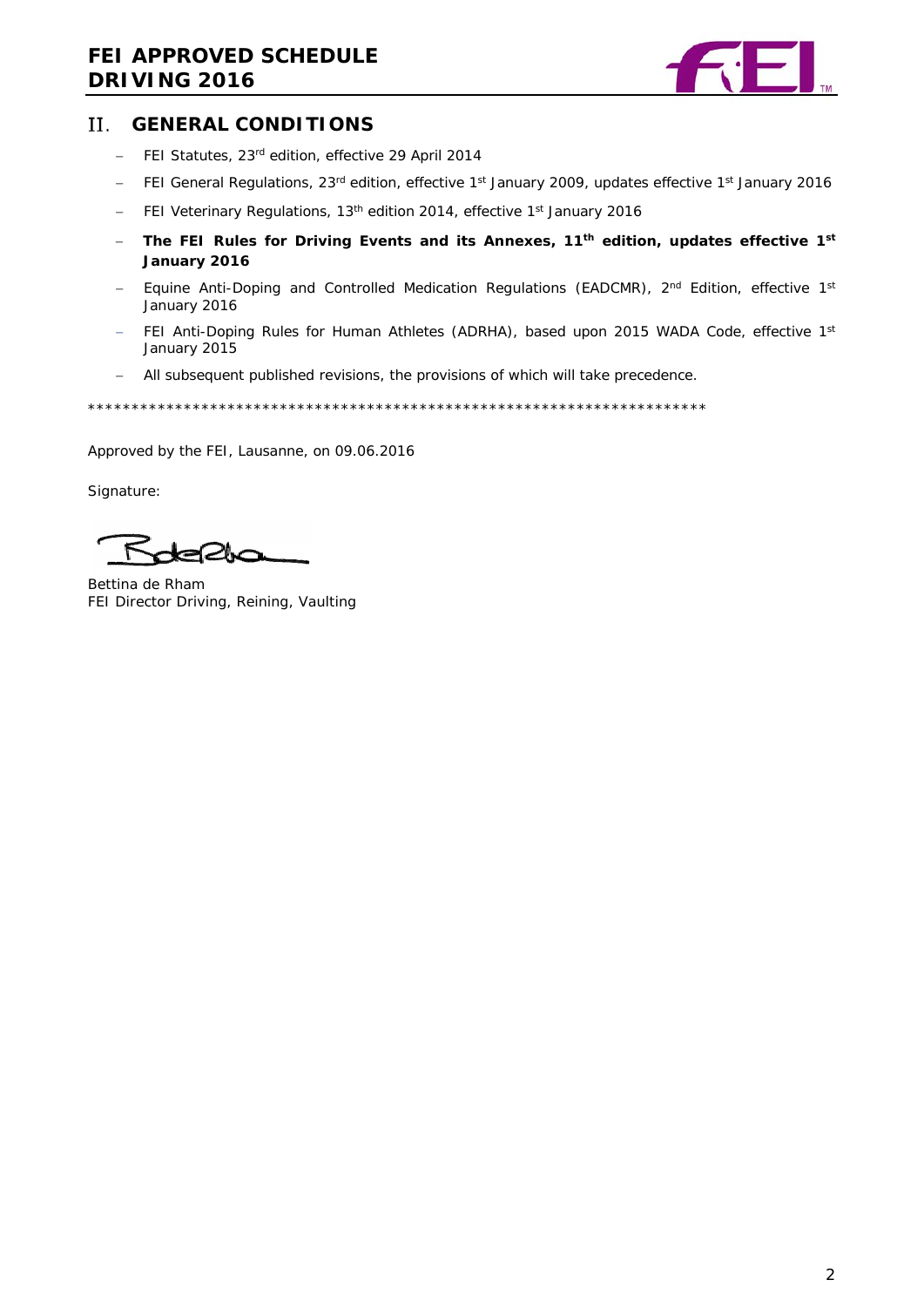

## <span id="page-2-0"></span>**THE FEI CODE OF CONDUCT FOR THE WELFARE OF THE HORSE**

The Fédération Equestre Internationale (FEI) expects all those involved in international equestrian sport to adhere to the FEI's Code of Conduct and to acknowledge and accept that at all times the welfare of the horse must be paramount and must never be subordinated to competitive or commercial influences.

- 1. At all stages during the preparation and training of competition horses, welfare must take precedence over all other demands. This includes good horse management, training methods, farriery and tack, and transportation.
- 2. Horses and Athletes must be fit, competent and in good health before they are allowed to compete. This encompasses medication use, surgical procedures that threaten welfare or safety, pregnancy in mares and the misuse of aids.
- 3. Events must not prejudice horse welfare. This involves paying careful attention to the competition areas, ground surfaces, weather conditions, stabling, site safety and fitness of the horse for onward travel after the event.
- 4. Every effort must be made to ensure that horses receive proper attention after they have competed and that they are treated humanely when their competition careers are over. This covers proper veterinary care, competition injuries, euthanasia and retirement.
- 5. The FEI urges all involved with the sport to attain the highest levels of education in their areas of expertise.

A full copy of this Code can be obtained from the Fédération Equestre Internationale, HM King Hussein I Building, Chemin de la Joliette 8, 1006 Lausanne, Switzerland. Telephone: +41 21 310 47 47. The Code is available in English. The Code is also available on the FEI's website: [www.fei.org.](http://www.fei.org/)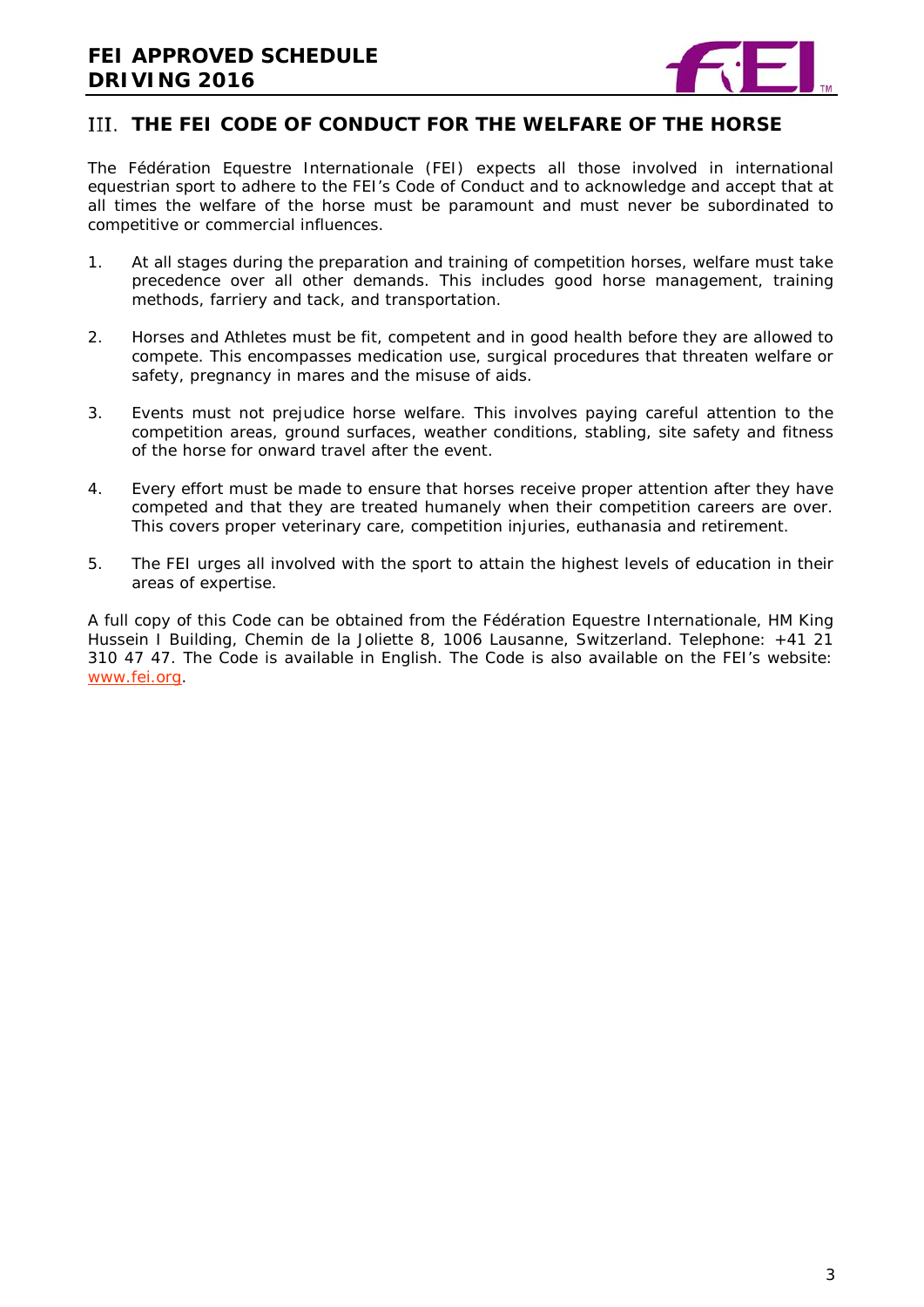# FEI APPROVED SCHEDULE **DRIVING 2016**



#### **TABLE OF CONTENTS**

| Ι.    |  |
|-------|--|
| Н.    |  |
| HL.   |  |
| IV.   |  |
| 1.    |  |
| 2.    |  |
| 3.    |  |
| v.    |  |
| VI.   |  |
| 1.    |  |
| 2.    |  |
| 3.    |  |
| 4.    |  |
| 5.    |  |
| 6.    |  |
| 7.    |  |
| 8.    |  |
| 9.    |  |
| 10.   |  |
| 11.   |  |
| VII.  |  |
| 1.    |  |
| 2.    |  |
| VIII. |  |
| 1.    |  |
| 2.    |  |
| 3.    |  |
| IX.   |  |
| 1.    |  |
| 2.    |  |
|       |  |
| 3.    |  |
| 4.    |  |
| 5.    |  |
| 6.    |  |
| Х.    |  |
| 1.    |  |
| 2.    |  |
| 3.    |  |
| 4.    |  |
| 5.    |  |
| XI.   |  |
| 1.    |  |
| 2.    |  |
| 3.    |  |
| 4.    |  |
| 5.    |  |
| 6.    |  |
| 7.    |  |
| 8.    |  |
| XII.  |  |
| XIII. |  |
| 1.    |  |
| 2.    |  |
| 3.    |  |
| 4.    |  |
| 5.    |  |
| XIV.  |  |
| 1.    |  |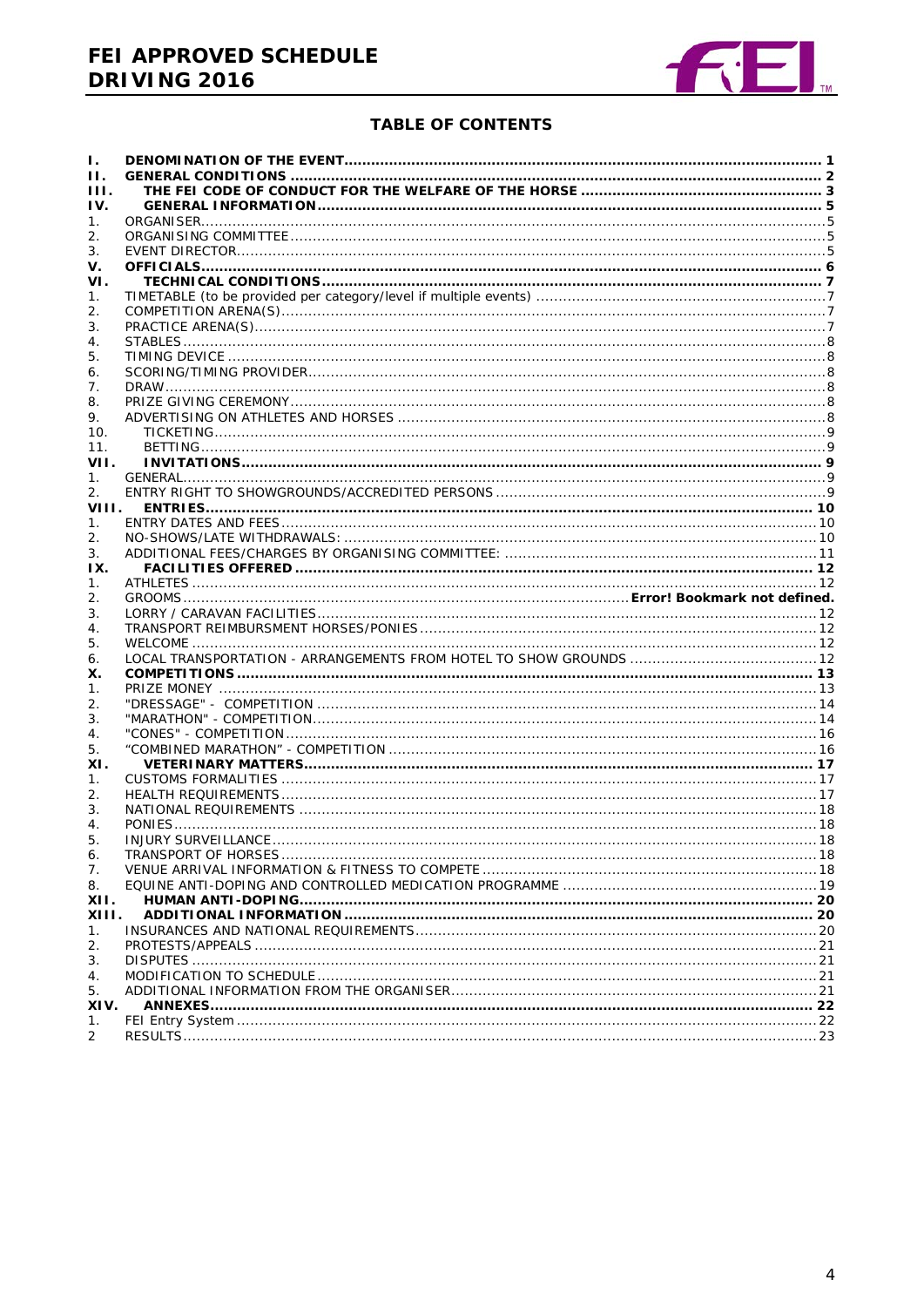

## <span id="page-4-0"></span>**GENERAL INFORMATION**

### <span id="page-4-1"></span>**ORGANISER**

| Name:      | Privilegierte Schützengilde Schildau e. V. |
|------------|--------------------------------------------|
| Address:   | Bauersweg 1, 04889 Schildau                |
| Telephone: | $+49.34221 - 55787$                        |
| Fax:       | $+49.34221 / 55786$                        |
| Email:     | kontakt@pferdesport-arena.de               |
| Website:   | www.pferdesport-arena.de                   |
|            |                                            |

#### Contact Details Show Ground:

| Address:                | Pferdesport-Arena Schildau                |  |  |  |
|-------------------------|-------------------------------------------|--|--|--|
|                         | Sitzenrodaer Straße, 04889 Schildau       |  |  |  |
| Telephone:              | $+49.34221 - 55.787$                      |  |  |  |
| <b>GPS Coordinates:</b> | Latitude: 51.456534 / Longitude: 12.92734 |  |  |  |

## **Accessibility Details:**

Arrival by road: see: www.pferdesport-arena.de/index.php?article\_id=10



| Arrival by train: | station Dahlen, Wurzen or Torgau |
|-------------------|----------------------------------|
| Arrival by plane: | airport Leipzig                  |

### <span id="page-4-2"></span>**ORGANISING COMMITTEE**

| Presidents:     | Wolfgang Rühling; Jörg Drubig; Frank Georgi |
|-----------------|---------------------------------------------|
| Show Secretary: | Helmut Brinkmann                            |
| Press Officer:  | Anja Terpitz                                |

#### <span id="page-4-3"></span>**EVENT DIRECTOR**

| Name:      | Wolfgang Rühling                      |
|------------|---------------------------------------|
| Address:   | Altenhain 2 e, O4889 Belgern-Schildau |
| Telephone: | $+49.34221 - 55787$                   |
| Fax:       | $+49.34221 / 55786$                   |
| Email:     | kontakt@pferdesport-arena.de          |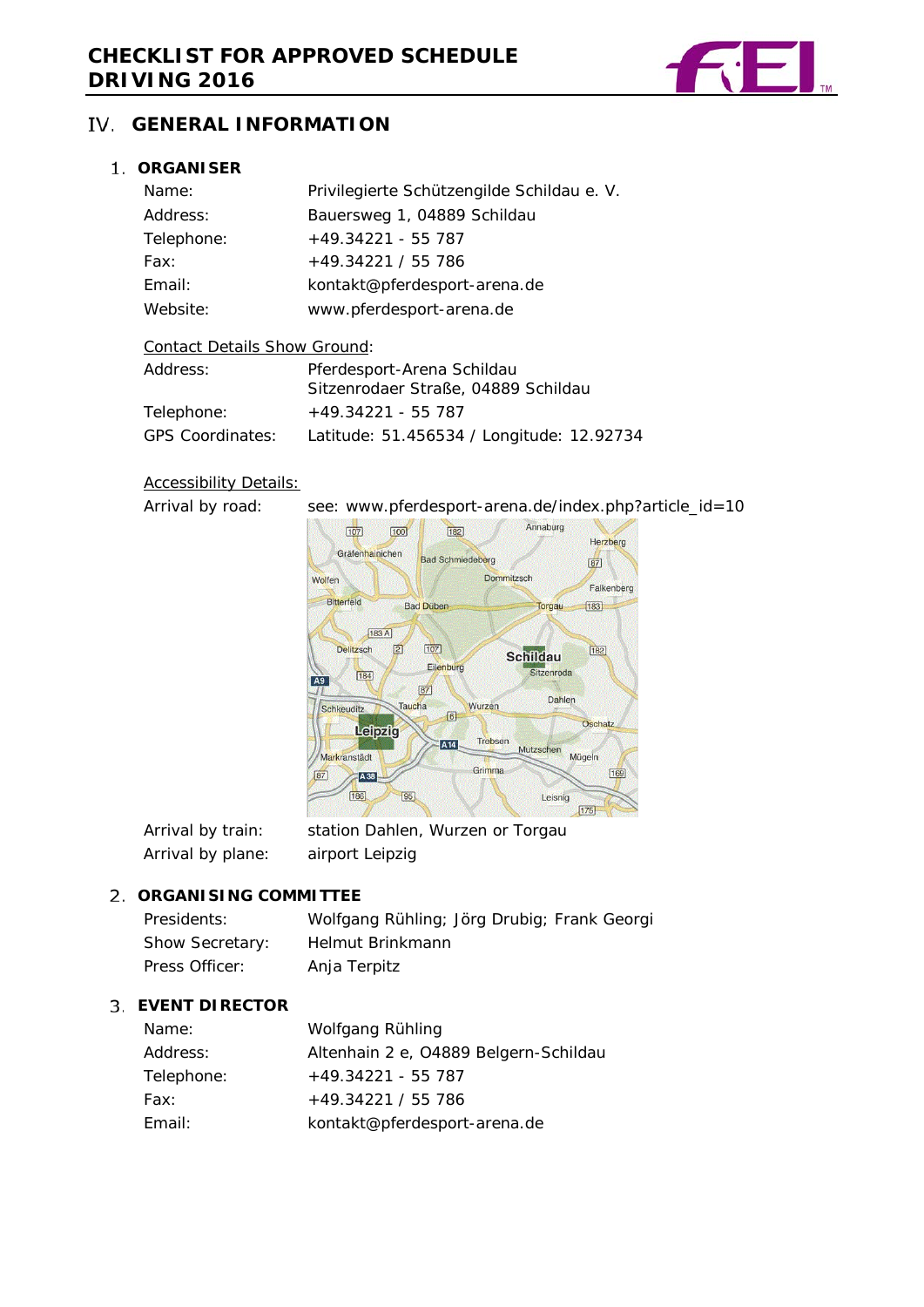## **FEI APPROVED SCHEDULE DRIVING 2016**



## **OFFICI**

<span id="page-5-0"></span>

| Ref.                               | Panel                                                                      | <b>Function</b>                                                   | <b>FEI ID</b> | <b>Name</b>                                           | <b>NF</b>  | Le-<br>vel     | Email/mobile                                      |
|------------------------------------|----------------------------------------------------------------------------|-------------------------------------------------------------------|---------------|-------------------------------------------------------|------------|----------------|---------------------------------------------------|
|                                    |                                                                            | Ground Jury President                                             | 10005976      | Mark Wentein                                          | <b>BEL</b> | $\overline{4}$ | wentein@hippo.be                                  |
| $\mathbf{1}$                       | Ground Jury                                                                | Ground Jury Member                                                | 10006697      | Sarah Mullins                                         | <b>IRL</b> | 3              | sarahmullins@eircom.net<br>+353 86 818 0060       |
|                                    |                                                                            | Ground Jury Member                                                | 10052340      | Pia Skar                                              | <b>DEN</b> | $\overline{4}$ | bettegaarden@mail.dk                              |
|                                    |                                                                            | Ground Jury Member                                                | 10071344      | Elimar Thunert                                        | <b>GER</b> | 3              |                                                   |
|                                    |                                                                            | Reserve: Ground Jury Member                                       | 10050892      | <b>Gun Hagring</b>                                    | <b>SWE</b> | 3              | gun.hagring@gmail.com                             |
| $\mathbf{2}$                       | Foreign Judge                                                              | Foreign Judge                                                     | 10049113      | Stefan Keszycki                                       | POL        | $\overline{4}$ | keszycki@interia.eu<br>+48 664781610              |
| 3                                  | <b>Technical Delegate</b>                                                  | <b>Technical Delegate</b>                                         | 10049316      | Philip Bateman                                        | <b>GBR</b> | $\overline{4}$ | standish55@btinternet.com<br>+44 759 047 41 28    |
| 4                                  | Assistant Technical Delegate                                               | Assistant Technical Delegate                                      | 10049723      | <b>Ewald Meier</b>                                    | <b>GER</b> | $\sqrt{3}$     | ewaldmeier@t-online.de<br>+49.171 7777505         |
| 5                                  | Course Designer                                                            | <b>Course Designer</b>                                            | 10049105      | Dr. Hartmut Kaufmann                                  | <b>GER</b> | $\overline{4}$ | h.kaufmann@t-online.de<br>+49.171 2760976         |
| 6                                  | <b>Assistant Course Designer</b>                                           | Assistant Course Designer                                         | 10079575      | Josef Middendorf                                      | <b>GER</b> | 3              | josefmiddendorf@t-online.de<br>+49.151 648 03 013 |
|                                    |                                                                            | Appeal Committee President                                        | 10050805      | Rudolf Temporini                                      | <b>GER</b> |                | Rtemporini@t-online.de<br>+49.171 6055500         |
| $\overline{7}$<br>Appeal Committee |                                                                            | Appeal Committee Member                                           | 10050865      | Peter Bonhof                                          | <b>NED</b> |                | p.bonhof@upcmail.nl<br>+31 578 61 21 36           |
|                                    |                                                                            | Appeal Committee Member                                           | 10106541      | <b>Ekkehard Freiberg</b>                              | <b>GER</b> |                | +49 177 7404918                                   |
| 8                                  | Chief Steward                                                              | <b>Chief Steward</b>                                              | 10049680      | Jan Devaere                                           | <b>BEL</b> | $\sqrt{3}$     | jandevaere@telenet.be<br>+32 498 88 54 62         |
|                                    |                                                                            | <b>Assistant Steward</b>                                          | 10049869      | Friedrich Otto-Erley                                  | <b>GER</b> | 3              | fotto-erley@fn-dokr.de<br>+49 171 7708928         |
| 9                                  | <b>Assistant Stewards</b>                                                  | <b>Assistant Steward</b>                                          | 10008083      | Martin Röske                                          | <b>GER</b> | 2              | martin.roeske@web.de<br>+49 173 5609999           |
|                                    |                                                                            | <b>Assistant Steward</b>                                          | 10051927      | Anja Semmele                                          | <b>GER</b> | nat.           | semmele@lpbb.de<br>+49 172 - 3219906              |
|                                    |                                                                            | Veterinary Commission President                                   | 10049370      | Dr. Karl Bargheer                                     | <b>GER</b> |                | karlbargheer@yahoo.de<br>+49.171 6443491          |
| 10                                 | FEI Veterinary Delegate or<br>Veterinary Commission                        | Foreign Veterinary Delegate                                       | 10049905      | Zdzislaw Peczynski                                    | POL        |                | topwet@pro.onet.pl                                |
|                                    |                                                                            | Assistant Veterinary Delegate                                     | 10052760      | Dr. Kristina von Scheidt                              | GER        |                | kvscheidt@gmx.de<br>+49 151 20708688              |
| 11                                 | Veterinary Service Manager<br>(VSM) Treating Veterinarian<br>(VR Art 1010) | Veterinary Service Manager<br>FEI Permitted Treating Veterinarian | 10099912      | Dr. Jana Kirsten                                      | <b>GER</b> |                | Grandela@web.de<br>+49 172 3401134                |
|                                    |                                                                            | <b>Medical Doctor</b>                                             |               | Dipl.-med. Edith Bieck                                | <b>GER</b> |                | +49 175 1752233                                   |
| $12 \,$                            | <b>Medical Service</b>                                                     | <b>Medical Service</b>                                            |               | DRK: Kreisverband Torgau-Oschatz<br>Manuela Schreiber | <b>GER</b> |                | m.schreiber@drk-to.de<br>+49 3421 73210           |
| 13                                 | Farrier                                                                    | Farrier                                                           |               | Frank Reichel                                         | <b>GER</b> |                | +49 173 3894308                                   |
| 14                                 | NF Delegate                                                                | NF Delegate                                                       |               | Friedrich Otto-Erley                                  | <b>GER</b> |                |                                                   |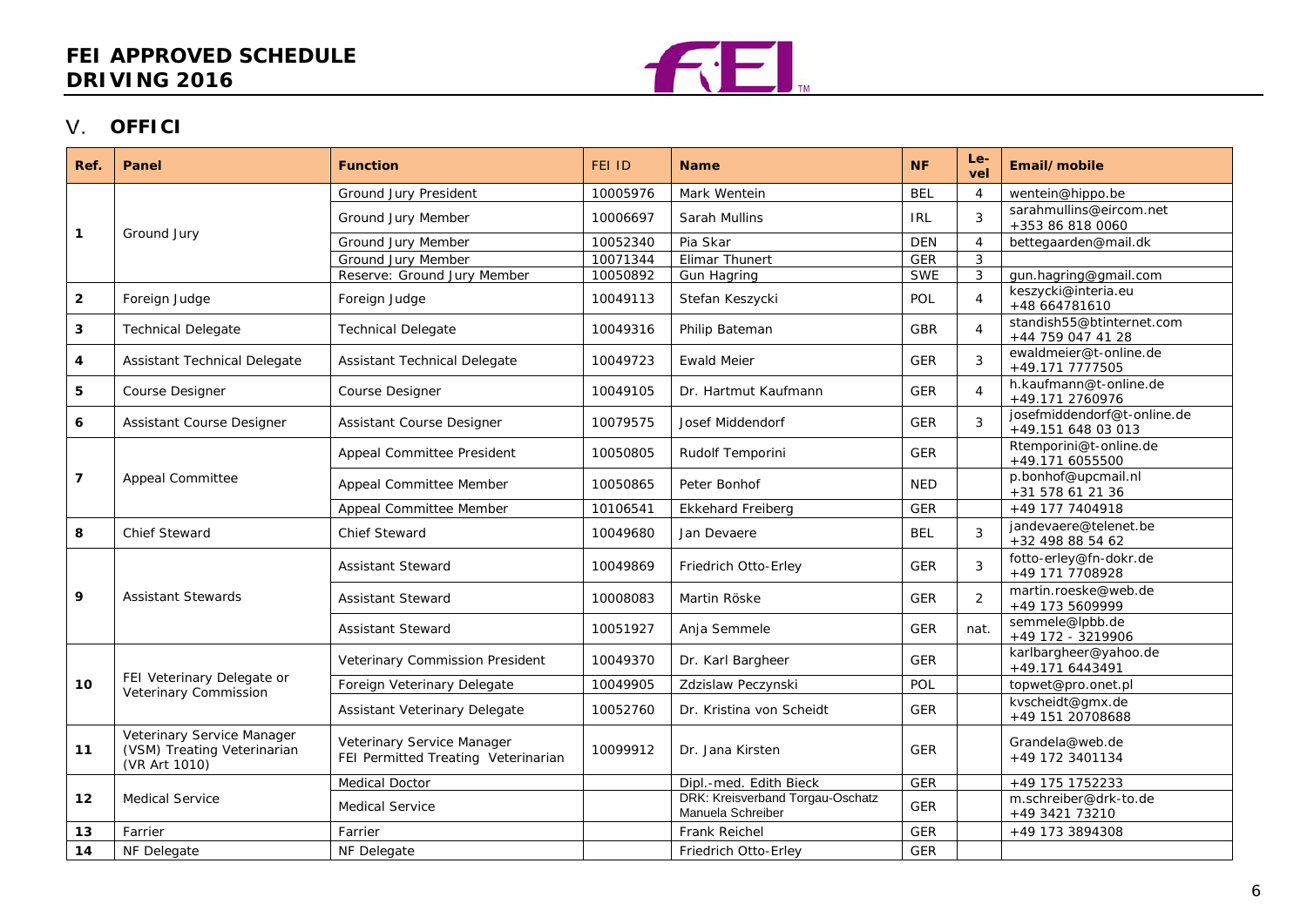

## <span id="page-6-0"></span>**VI. TECHNICAL CONDITIONS**

## <span id="page-6-1"></span>**TIMETABLE**

| Championships        | Format 1 |
|----------------------|----------|
| Please check the box |          |
| Day 1                | Dressage |
| Day 2                | Marathon |
| Dav                  | Cones    |

|                                                                                                                                                                                    | Day       | Date       | Time          |
|------------------------------------------------------------------------------------------------------------------------------------------------------------------------------------|-----------|------------|---------------|
| Opening of stables                                                                                                                                                                 | Tuesday   | 20/09/2016 | $12:00$ noon  |
| • 1 <sup>st</sup> Horse Inspection: All horses taking<br>part at this event must be present during the<br>first horse inspection, unless unable to do so<br>due to "force majeure" | Wednesday | 21/09/2016 | 04:00 p.m.    |
| <b>Opening Ceremony</b>                                                                                                                                                            | Wednesday | 21/09/2016 | 08:00 p.m.    |
| Declaration of Starters                                                                                                                                                            | Wednesday | 21/09/2016 | 07:00 p.m.    |
| Dressage competition 1 <sup>st</sup> part<br>$\bullet$                                                                                                                             | Thursday  | 22/09/2016 | $09:00a$ . m. |
| Dressage competition 2 <sup>nd</sup> part<br>$\bullet$                                                                                                                             | Friday    | 23/09/2016 | $09:00a$ . m. |
| <b>Nations Evening</b>                                                                                                                                                             | Friday    | 23/09/2016 | 08:00 p.m.    |
| Marathon                                                                                                                                                                           | Saturday  | 24/09/2016 | $10:00a$ . m. |
| Cones competition<br>$\bullet$                                                                                                                                                     | Sunday    | 25/09/2016 | $10:00a$ . m. |
| Prize Giving Ceremony<br>$\bullet$                                                                                                                                                 | Sunday    | 25/09/2016 | 03:00 p.m.    |

# <span id="page-6-2"></span>**COMPETITION ARENA(S)**

<span id="page-6-4"></span><span id="page-6-3"></span>3.

| DRESSAGE ARENA           |                       |
|--------------------------|-----------------------|
| Length: 80 m             | Width: $40 \text{ m}$ |
| Type of Footing: grass   |                       |
| <u>CONES ARENA</u>       |                       |
| Length: 120 m            | Width: 100 m          |
| Type of Footing: grass   |                       |
| <b>PRACTICE ARENA(S)</b> |                       |
|                          |                       |
| DRESSAGE ARENA           |                       |
| Length: $120 \text{ m}$  | Width: 100 m          |
| Type of Footing: grass   |                       |
| <u>CONES ARENA</u>       |                       |
| Length: 120 m            | Width: 100 m          |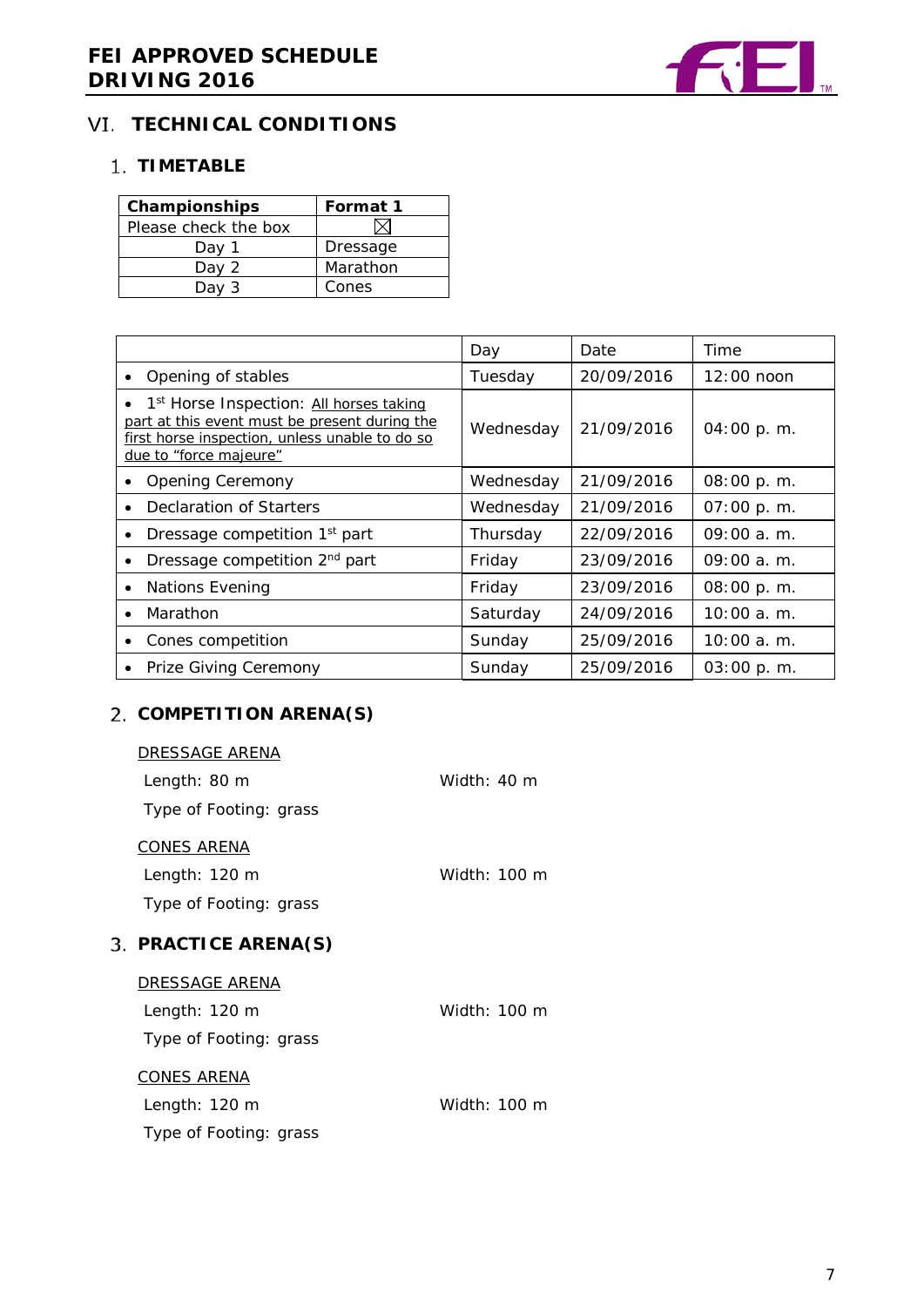

## **STABLES**

Size of boxes  $3 \text{ m } x 3 \text{ m } + 20\% 3 \text{ m } x 4 \text{ m}$ 

Horses will be stabled (incl. 1st bedding - straw) on the show grounds from 20/09/2016 to 25/09/2016. The necessary number of boxes has to be ordered when handing in the entries – the order is binding. If no boxes have been ordered, the OC will reserve one box per horse entered. Only the assigned stables may be used.

## <span id="page-7-0"></span>**TIMING DEVICE**

| Name of Manufacturer: Alge |                                            |
|----------------------------|--------------------------------------------|
| Model:                     | Timer: TIMY S4 /Photocells: RLS 1n /       |
|                            | Wireless Transmitter: TFD-TX10/RX10        |
| FEI Report number:         | Timer: 22020008A / Photocells: 22020010B / |
|                            | Wireless Transmitter: 22020013C            |

#### <span id="page-7-1"></span>6. **SCORING/TIMING PROVIDER**

#### **Scoring**

Name of the Company: C-D-R-F Turnierdienst Brinkmann Name contact person: Helmut Brinkmann Contact email: hel.bri@t-online.de

Time Provider Name of the Company: ./. Name contact person: Ewald Meier Contact email: ewaldmeier@t-online.de

The FEI may require to be provided with real time results data feed of your events according to FEI requirements; in this case you and your provider will be informed accordingly.

#### <span id="page-7-2"></span>**DRAW**  $7<sub>1</sub>$

Time, date and location: Approx. 15 minutes after closing time of declaration in "Haus I" (main building) in the drivers' camp.

#### <span id="page-7-3"></span>8. **PRIZE GIVING CEREMONY**

The owner(s) of the winning horse(s)/pony(ies) is/are invited to the prize giving ceremony: Yes  $\nabla$  No  $\nabla$ 

The number of athletes required to present themselves for the prize-giving ceremony of each competition is all placed athletes.

Athletes placed 1st to 3rd in the Championship are required to attend the Championship ceremony.

#### <span id="page-7-4"></span>9. **ADVERTISING ON ATHLETES AND HORSES**

Advertising in Dressage and Cones Competition: The athletes are:  $\boxtimes$  authorised  $\Box$ not authorised (please indicate) by the OC to display the logo of their personal sponsor on the carriage in accordance with General Regulations and Art. 941.1.

Advertising in Marathon Competition: The athletes are:  $\boxtimes$  authorised  $\Box$  not authorised (please indicate) by the OC to display the logo of their personal sponsor on the marathon carriage and on the back(s) of the groom(s) in accordance with GR and Art. 941.2.

<span id="page-7-5"></span>The Chief Steward will check that the advertising on athletes and horses complies with these Articles.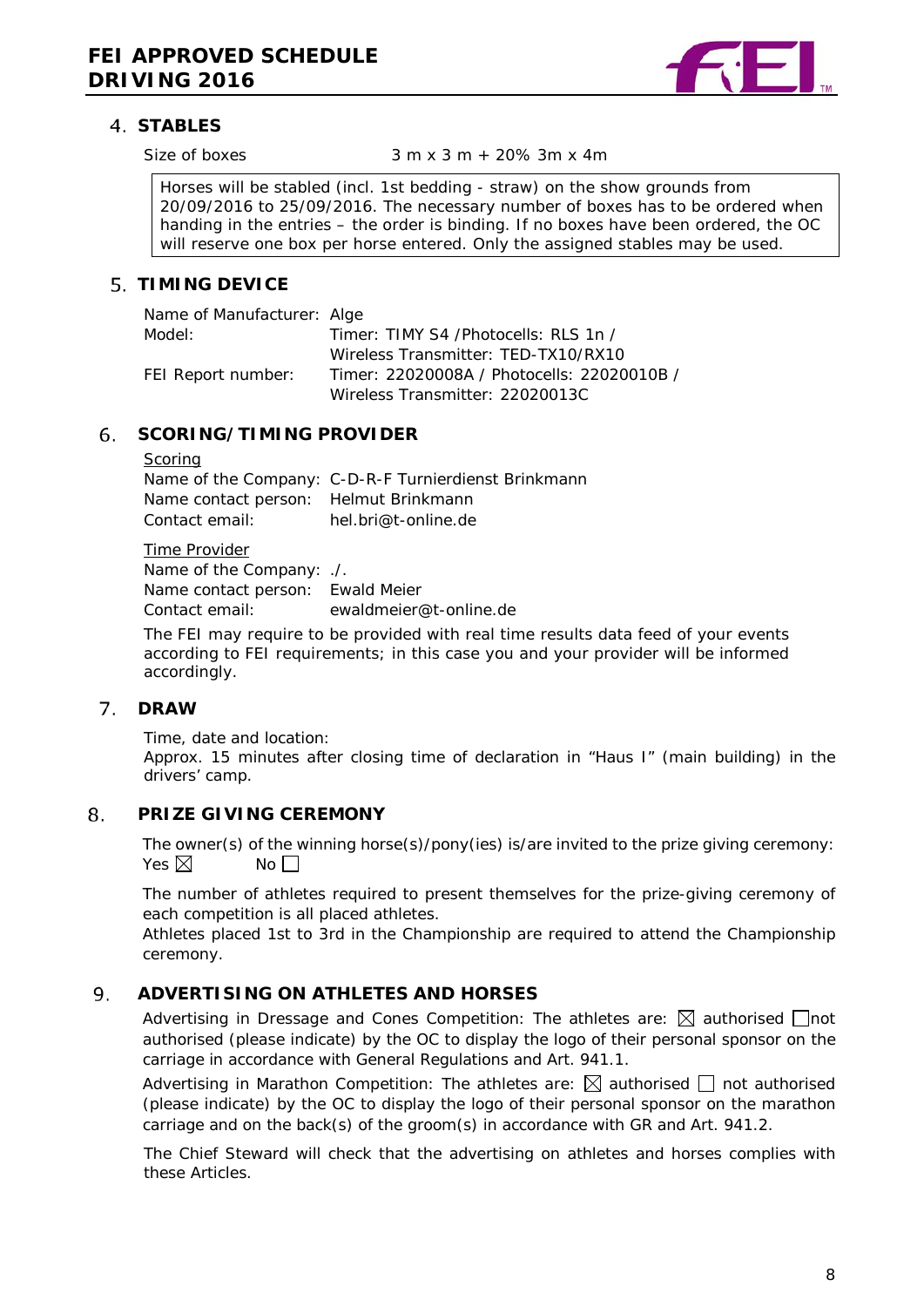

### **10. TICKETING**

Are you selling ticket for spectator to attend your event: Yes  $\boxtimes$  No  $\Box$ Tickets will only be sold on the show grounds, not in advance!

#### <span id="page-8-0"></span> $11.$ **BETTING**

Betting will be authorised by the Organiser: Yes  $\Box$  No  $\boxtimes$ 

## <span id="page-8-1"></span>**VII. INVITATIONS**

#### <span id="page-8-2"></span>**1. GENERAL**

#### **Championship**

| NFs invited                                                                                                                                                               | All European NFs affiliated to the FEI                |  |  |
|---------------------------------------------------------------------------------------------------------------------------------------------------------------------------|-------------------------------------------------------|--|--|
| Number of horses/ponies per driver                                                                                                                                        | Singles: 1 / Pairs: 3                                 |  |  |
| Additional Individual Entries (article 927)-                                                                                                                              | $\Lambda$ .                                           |  |  |
| to be confirmed after the Nominated entries                                                                                                                               |                                                       |  |  |
| Number of foreign individual drivers                                                                                                                                      | see below                                             |  |  |
| Number of home individual drivers                                                                                                                                         | see below                                             |  |  |
| Teams: Each NF may send 1 team consisting of at least 1 Child / 1 Junior / 1 Young                                                                                        | Driver and max 6 Athletes (max 2<br>per age category) |  |  |
| Foreign individual athletes in addition to teams:<br>German individual athletes in addition to teams: 3 Children / 3 Juniors / 3 Young                                    | 1 Child / 1 Junior / 1 Young Driver<br>Drivers        |  |  |
| NEs without a team:                                                                                                                                                       | maximum 4, however maximum 2<br>per age category      |  |  |
| German Athletes:<br>Acc. to a special handicap agreed upon with NF GER; however "Minimum Eligibility<br>Requirements" (see Driving Rules Art. 913) have to be adhered to. |                                                       |  |  |
| Foreign Athletes:<br>Foreign Athletes, must be qualified acc. to "Minimum Eligibility Requirements" (see<br>Driving Rules Art. 913).                                      |                                                       |  |  |

#### **Athletes are invited by the Organizing Committee through their NF**

## <span id="page-8-3"></span>**2. ENTRY RIGHT TO SHOWGROUNDS/ACCREDITED PERSONS**

**Entry right to the stable area according to FEI Veterinary Regulations Art. 1023 VI.** 

|            | NUMBER OF ACCREDITED PERSONS:                                      |
|------------|--------------------------------------------------------------------|
| Athlete: 1 |                                                                    |
| Partner: 1 |                                                                    |
| Groom:     |                                                                    |
|            | Horse Owner: two (2) accreditations per horse acc. to FEI-Passport |

<span id="page-8-4"></span>One groom per driver for Singles One groom per driver for Pairs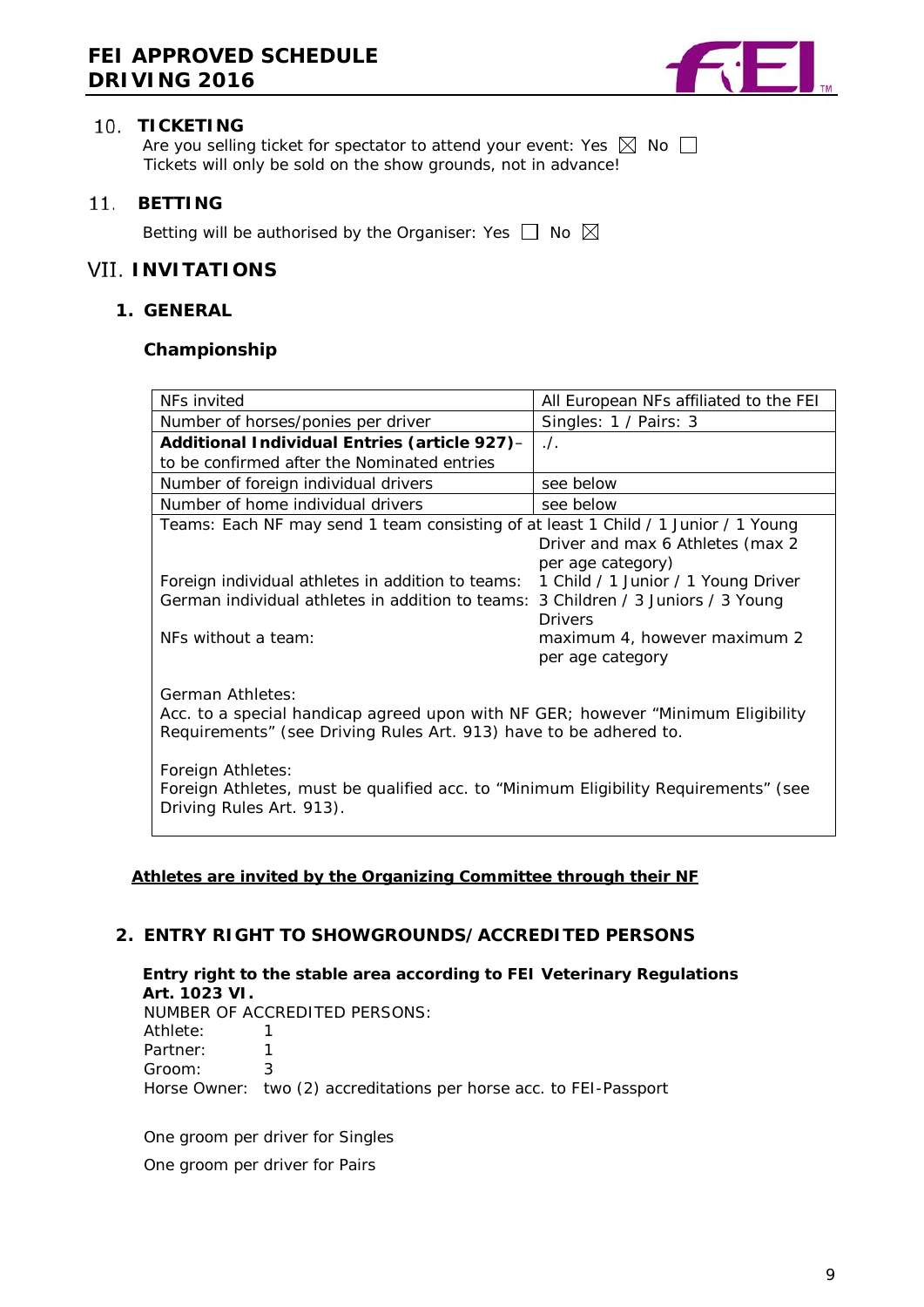

## **ENTRIES**

#### **IMPORTANT**

- You must use the FEI Entry System for all categories of this event [\(https://entry.fei.org\)](https://entry.fei.org/)
- You will find additional documentation on: <http://www.fei.org/fei/your-role/nfs/entry-system-driving>
- All Athletes and Horses participating in any International competition must be registered with the FEI.
- Athletes and/or Horses present at the Event without having been entered through the FEI's Online Entry System will automatically be disqualified unless compelling circumstances warrant otherwise.

German Athletes have to enter through the German Entry System NeOn! Entries of German Athletes will then be uploaded into the FEI Online Entry System!

## <span id="page-9-0"></span>**ENTRY DATES AND FEES**

#### **Deadlines for Entries**

| Entries in Principle:                                                                                            | 11/07/2016 |
|------------------------------------------------------------------------------------------------------------------|------------|
| Nominated Entries:                                                                                               | 23/08/2016 |
| <b>Additional individual Entries:</b>                                                                            |            |
| Definite entries:                                                                                                | 06/09/2016 |
| Last date for substitutions: (one hour prior the Horse Inspection)   21/09/2016                                  |            |
| Entries have to be in accordance with article 946.1.1 of the Driving rules and<br>116 of the General regulations |            |

**IMPORTANT**: Please note that all accepted entries will be publicly available on the FEI Website 5 days before the beginning of the Event.

| Entry fee per driver:                                                                                                                                                                                                                                                                          |                                                                                 | € 150,00                                                                           |
|------------------------------------------------------------------------------------------------------------------------------------------------------------------------------------------------------------------------------------------------------------------------------------------------|---------------------------------------------------------------------------------|------------------------------------------------------------------------------------|
| Stabling fee per horse/pony:                                                                                                                                                                                                                                                                   |                                                                                 | € 150,00                                                                           |
|                                                                                                                                                                                                                                                                                                | Details entry procedure fee / Payment:                                          | see below                                                                          |
|                                                                                                                                                                                                                                                                                                | direct debit through the German online system NeOn.                             | Entry fee, fee for power supply (if ordered) of German Athletes will be subject to |
| Foreign Athletes are asked to transfer entry fee and fee for power supply (if<br>ordered) by closing date of entries to the following account:<br>Account holder: Privilegierte Schützengilde Schildau<br>Sparkasse Leipzig<br>Bank:<br>DE04860555922210061426<br>IBAN:<br>BIC:<br>WELADERLXXX |                                                                                 |                                                                                    |
| EADCMP fee, costs for forage etc. (see "ADDITIONAL FEES/CHARGES BY OC") will<br>be invoiced in addition on site.                                                                                                                                                                               |                                                                                 |                                                                                    |
| Contact details:<br>Name:<br>Telephone:<br>Mobil:                                                                                                                                                                                                                                              | Turnierdienst Helmut Brinkmann<br>49 (0) 4495-92 14 30<br>49 (0) 151-291 666 91 |                                                                                    |

#### <span id="page-9-1"></span>**NO-SHOWS/LATE WITHDRAWALS:**

Fax: 49 (0) 4495-92 14 31 Email: Hel.Bri@t-online.de

**NB**: In the case of withdrawals after the date of definite entries or no-shows the athlete or the respective NF will be held liable to reimburse the OC for the actual financial loss incurred by the OC (i.e. stabling and hotel expenses) as a result of the late withdrawal or no-show.

<span id="page-9-2"></span>**Refund procedure:** per driver 150 € plus possible stabling fee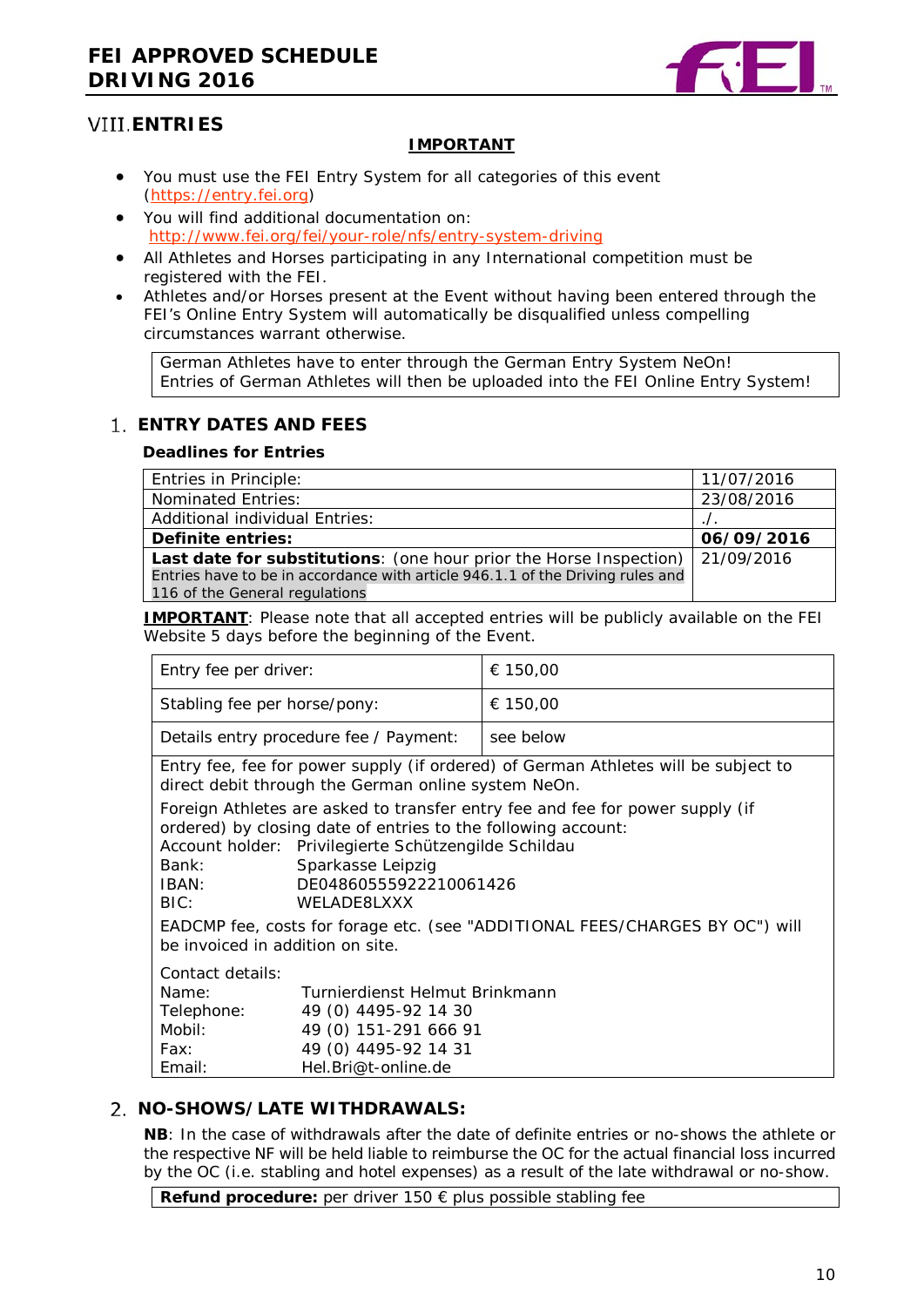

### **ADDITIONAL FEES/CHARGES BY ORGANISING COMMITTEE:**

All additional fees must be listed hereunder with the details of the amounts to be charged and approved by the FEI. Only fees approved by the FEI and listed in the approved schedule can be charged by the OC.

EADCMP Fee (please refer to section XI.8.1 of the schedule): Included in entry fee  $\Box$  Not included in entry fee  $\boxtimes$ Electricity (upon request):  $€ 50,00$  per charge<br>Manure disposal  $€ 30,00$  per box Manure disposal  $\epsilon$  30,00 per box<br>Hay  $\epsilon$  10,00 per bale Hay  $\begin{array}{ccc} \n\text{Hay} & \text{if} & 10,00 \text{ per bale} \\ \n\text{Straw} & \text{if} & \text{if} & 8,00 \text{ per bale} \n\end{array}$ Straw  $\epsilon$  8,00 per bale<br>Shavings  $\epsilon$  14,00 per bale Shavings 
∈ 14,00 per bale<br>
EADCMP Fee: CHF 25.00 per dr CHF 25,00 per driver Lorry/Caravan:

| LUITY/Cardvari. |                                                                                                                 |  |
|-----------------|-----------------------------------------------------------------------------------------------------------------|--|
| Power supply:   | provided by the OC $\boxtimes$ Not provided by the OC $\Box$ Price: see above                                   |  |
| Water supply:   | provided by the OC $\boxtimes$ Not provided by the OC $\Box$ Price: ./.                                         |  |
|                 | Sanitary facilities: provided by the OC $\boxtimes$ Not provided by the OC $\Box$ Price: ./.                    |  |
|                 | Catering facilities: provided by the OC $\boxtimes$ Not provided by the OC $\Box$ Price: see facilities offered |  |
|                 |                                                                                                                 |  |

#### **All aforementioned amounts are including VAT**

VAT number of the Organiser  $\vert$  239/141/00445

#### **Minimum Age Limitation for Athletes and Grooms – Article 912:**

| <b>Senior Classes</b>             |                                                                                                                                                                                            | <b>Athlete Minimum Age</b> |  |
|-----------------------------------|--------------------------------------------------------------------------------------------------------------------------------------------------------------------------------------------|----------------------------|--|
| Horses Four-in-Hand               |                                                                                                                                                                                            | 18 years                   |  |
| <b>Horse Pairs</b>                |                                                                                                                                                                                            | 16 years                   |  |
| Horse Single                      |                                                                                                                                                                                            | 14 years                   |  |
| All Pony Classes                  |                                                                                                                                                                                            | 14 years                   |  |
| <b>Young Drivers Classes</b>      |                                                                                                                                                                                            | <b>Athlete Minimum Age</b> |  |
| Horses Four-in-Hand               |                                                                                                                                                                                            | 18-21 years                |  |
| Horse Pairs                       |                                                                                                                                                                                            | 16-21 years                |  |
| Horse Single                      |                                                                                                                                                                                            | $16-21$ years              |  |
| All Pony Classes                  |                                                                                                                                                                                            | $16-21$ years              |  |
| <b>Juniors Classes</b>            |                                                                                                                                                                                            | <b>Athlete Minimum Age</b> |  |
| <b>Horse Pairs</b>                |                                                                                                                                                                                            | $16-18$ years              |  |
| Horse Single                      |                                                                                                                                                                                            | 14-18 years                |  |
| All Pony Classes<br>$14-18$ years |                                                                                                                                                                                            |                            |  |
| <b>Children Class</b>             |                                                                                                                                                                                            | <b>Athlete Minimum Age</b> |  |
| Single Pony                       |                                                                                                                                                                                            | $12-14$ years              |  |
| <b>Grooms</b>                     | Minimum Age                                                                                                                                                                                |                            |  |
| <b>All Classes</b>                | Athletes under the age of 18 years must be accompanied by a<br>groom(s) of 18 years or older.<br>Athletes of 18 years and above must be accompanied by a<br>groom(s) of 14 years or older. |                            |  |
| Children                          | The groom must be over 18 years old. The NF must ensure that<br>the groom must be knowledgeable and experienced in Driving.                                                                |                            |  |

#### **Minimum Age Limitation for Horses – Article 929:**

<span id="page-10-0"></span>

| <b>Horses</b>     | <b>Minimum Age</b>  |
|-------------------|---------------------|
| $CAI1*$           | 5 years old or over |
| $CAI2*$ and above | 6 years old or over |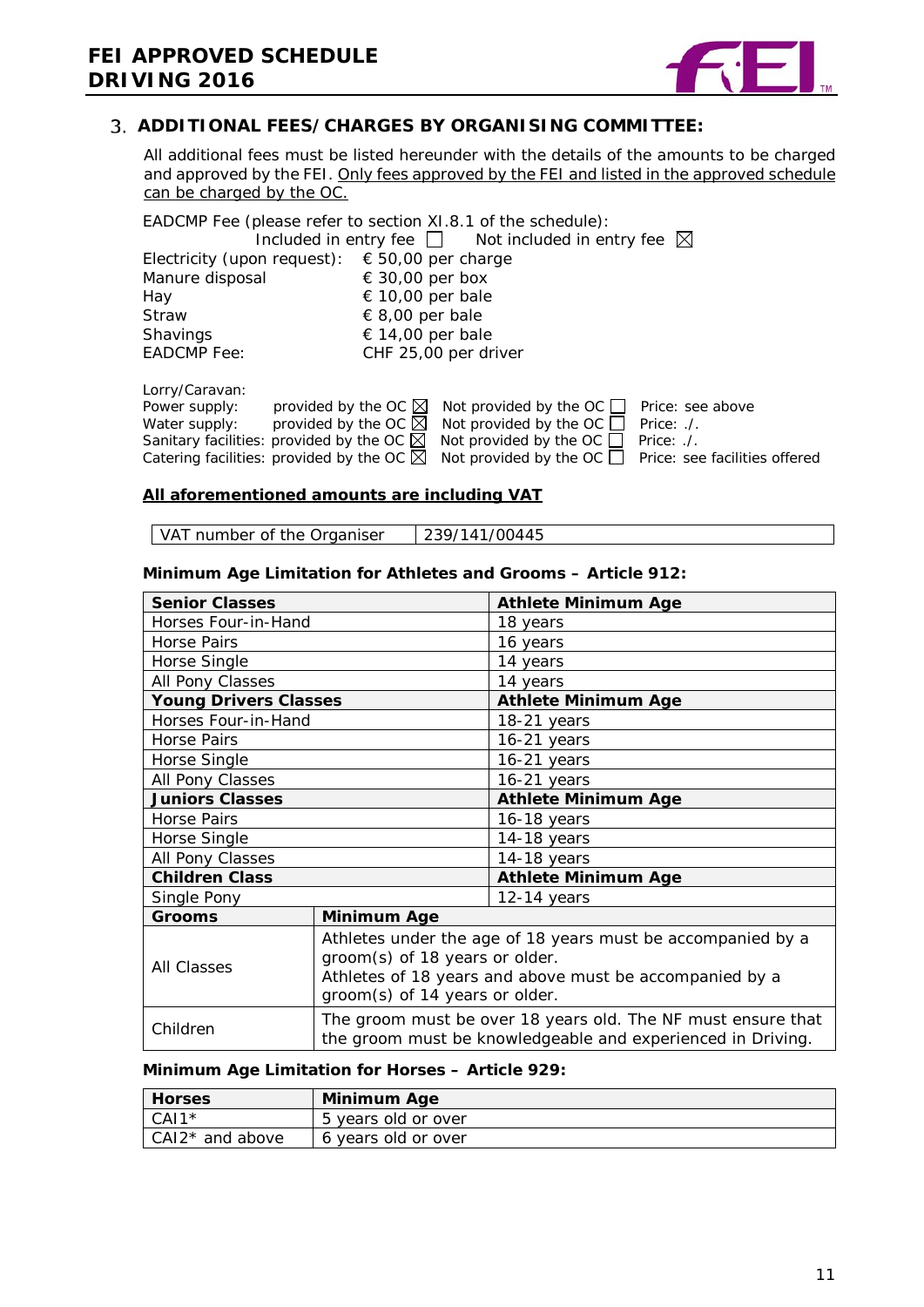

## **FACILITIES OFFERED**

## <span id="page-11-0"></span>**ATHLETES**

#### **Accommodation**

Hotels: see [www.pferdesport-arena.de/index.php?article\\_id=38](http://www.pferdesport-arena.de/index.php?article_id=38) The OC will also made available a drivers' camp at the stable tents.

Accommodation will be at the athletes' own expense.

#### **Meals**

Meals will be made available on the showgrounds at the athletes' own expense.

#### **GROOMS**

#### **Accommodation**

Hotels: see [www.pferdesport-arena.de/index.php?article\\_id=38](http://www.pferdesport-arena.de/index.php?article_id=38) The OC will also made available a drivers' camp at the stable tents.

Accommodation will be at the athletes' expense.

#### **Meals**

Meals will be made available on the showgrounds at the athletes' expense

Organiser provides proper sanitary conditions. The showering facilities should be sufficient for both male and female grooms with hot and cold water. Shower facilities as well as restrooms should at all times be in a state of cleanliness.

## <span id="page-11-1"></span>**LORRY / CARAVAN FACILITIES**

Lorry or caravan can be parked close to the stables.

#### <span id="page-11-2"></span>**TRANSPORT REIMBURSMENT HORSES/PONIES**

Transport expenses to be paid by the athlete.

#### <span id="page-11-3"></span>**WELCOME**

The time and date of arrival of athletes, horses and their means of transport must be given to the Organiser in order to facilitate their arrival.

## <span id="page-11-5"></span><span id="page-11-4"></span>**LOCAL TRANSPORTATION - ARRANGEMENTS FROM HOTEL TO SHOW GROUNDS**

There will be no shuttle service.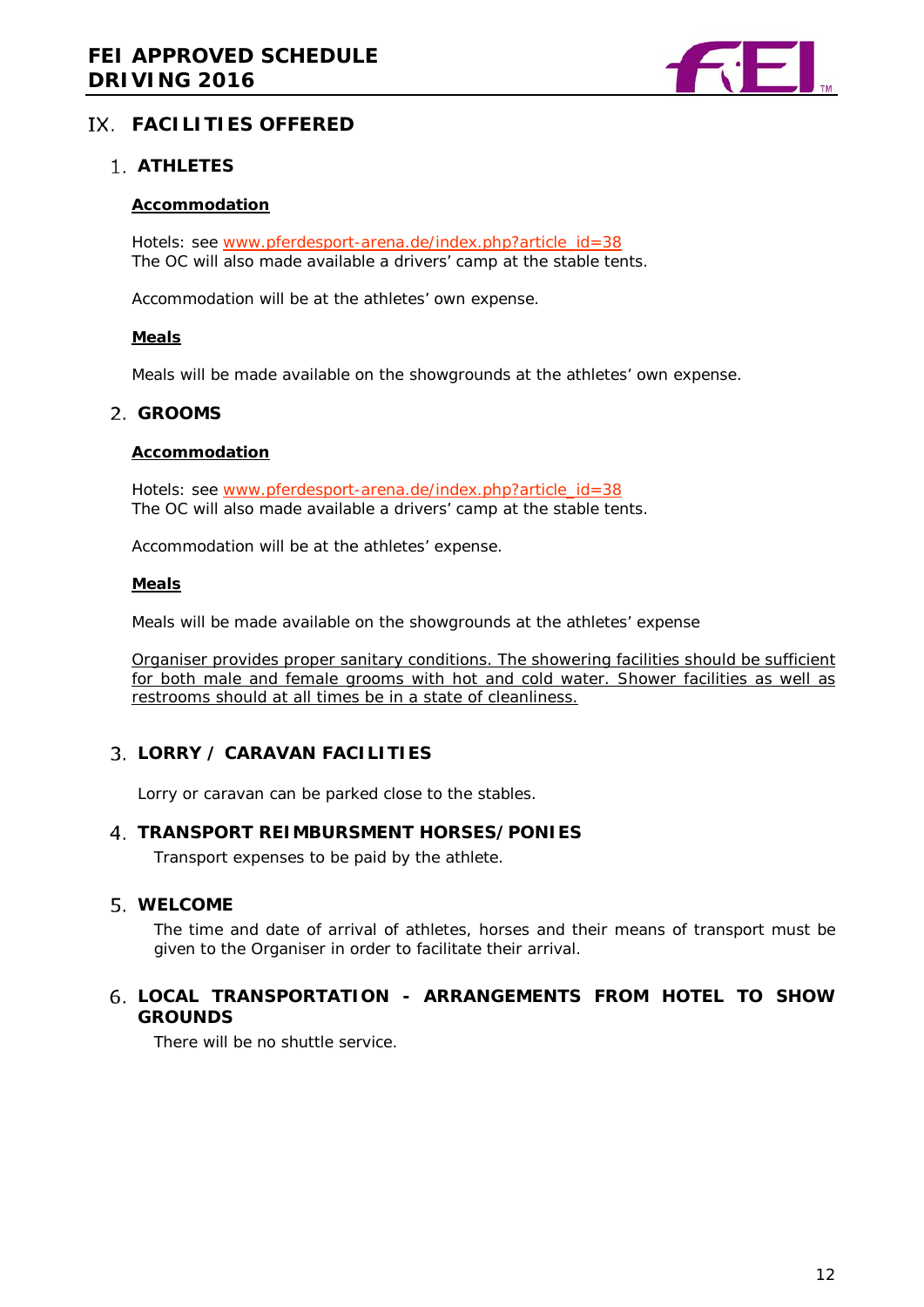

#### Χ. **COMPETITIONS**

#### **International Competitions must not start before 8:00 and should not finish after 23:00 unless otherwise approved by the FEI.**

## <span id="page-12-0"></span>**PRIZE MONEY (See Art. 127, 128)**

#### **There will be no prize-money, only prizes in kind In each competition 25 % of the starters will receive a prize in kind**

### **GENERAL CLASSIFICATION AT THE END OF THE COMPETITIONS**

Leading athlete award –./. Best foreign athlete - ...<br>Best home athlete - ... Best home athlete – Team awards  $\frac{1}{1}$ .

#### **PRIZE - CLASSIFICATION Medals**:

#### **Individuals**

| Individual Young Drivers Single Pony:  | 1 Gold, 1 Silver and 1 Bronze |
|----------------------------------------|-------------------------------|
| Individual Young Drivers Pairs Pony:   | 1 Gold, 1 Silver and 1 Bronze |
| Individual Young Drivers Single Horse: | 1 Gold, 1 Silver and 1 Bronze |
| Individual Junior Single Pony:         | 1 Gold, 1 Silver and 1 Bronze |
| Individual Junior Pairs Pony:          | 1 Gold, 1 Silver and 1 Bronze |
| Individual Children:                   | 1 Gold, 1 Silver and 1 Bronze |
| Teams                                  |                               |
| Youth team:                            | 6 Gold, 6 Silver and 6 Bronze |

#### **DEDUCTIONS FROM PRIZE MONEY AT COMPETITIONS**

Full details of any deductions from prize money must be outlined in the schedule. This includes government taxes. If it is necessary for OCs to deduct such taxes, they must provide participants with an official form indicating the amount of tax deducted.

#### **The tax form must be provided to the athletes upon arrival and returned to the Organiser prior to departing.**

Distribution of Prizes and Indemnities

All prize money and all prizes in kind rewarded instead of prize money as well as reimbursements (e. g. transport charges, travelling expenses) will be distributed acc. to FEI-RG Art. 127/128 following the last competition at the latest. The scheduled prizes are gross amounts.

Settlement will be done per athlete. Depending on the agreement with the horse owner, each athlete binds himself to pass on to the horse owners the prize money or prizes in kind rewarded instead of prize money. The organizer is allowed to deduct possibly outstanding debts of the athlete. Acc. to § 50a EstG this also applies to foreign horse owners. After having deducted the VAT from the prize money or prizes in kind rewarded instead of prize money, as a rule the following income tax will be due: no taxes up to 250 EUR, 15 % exceeding 250 EUR (in force as of 01.01.2009); plus solidarity fee (at present 5.5 %) of the income amount. Travelling expenses being taken over or reimbursed are only regarded as revenues if they exceed the actual costs and the reimbursement for additional meal allowances acc. to § 4 Abs. 5 Satz 1 Nr. 5 EstG. The tax deduction has to be certified on demand. Those foreign athletes being exempted from tax deduction are kindly asked to submit an exemption certificate either with the entry or on the first show day at the latest. Every athlete himself is responsible for the correctness of the details he submits.

If Athletes have to be placed equally, the money value of possible prizes in kind (e. g. a car) is divided accordingly.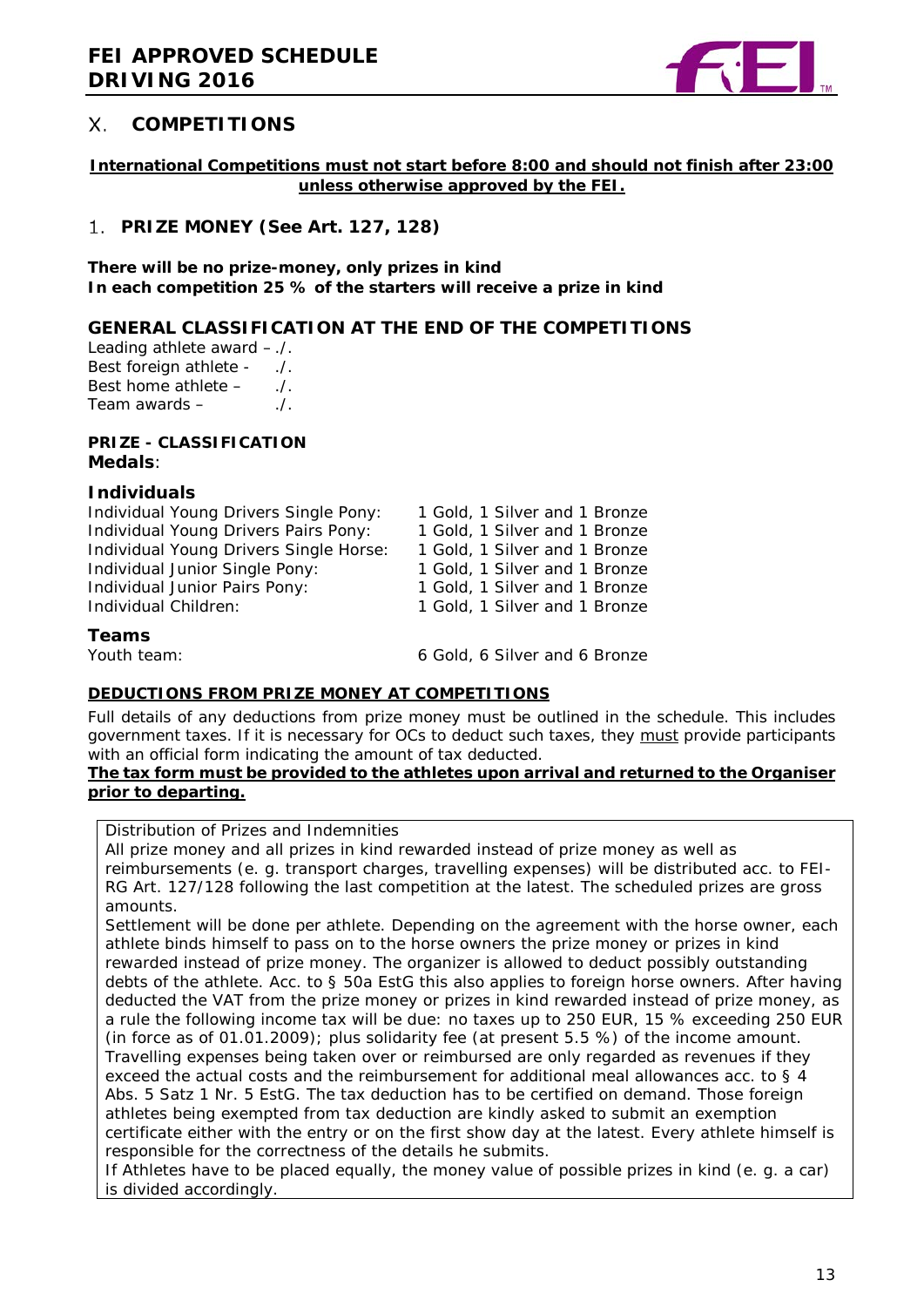

#### **IMPORTANT**

#### **The total amount of prize money shown for each Competition in the schedule must be distributed. (FEI General Regulations articles 127, 128)**

The value of the  $1<sup>st</sup>$  prize must not exceed  $1/3$  of the total prize money distributed for the competition. The minimum number of prizes offered for each competition must be allocated on the basis of one prize for every commenced four Athletes, with a minimum of five prizes.

| Category      | Age            | Horse/Pony              |
|---------------|----------------|-------------------------|
| Children      | 12-14 year old | Single Pony             |
| Junior        | 14-18 year old | Single Pony/ Pony Pairs |
| Young Drivers | 16-21 year old | Single Pony/ Single     |
|               |                | Horse/ Pony Pairs       |

**Individuals:** All entered Athletes will compete as Individuals in their respective classes.

### <span id="page-13-0"></span>**1. "DRESSAGE" - COMPETITION**

#### **This competition will be in accordance with FEI Driving Rules**

| <b>Competition No</b> | Competition    |              | <b>Dressage</b><br><b>Test</b> |
|-----------------------|----------------|--------------|--------------------------------|
|                       | Young Drivers: | Single Pony  | Test J & Y                     |
| 5                     | Young Drivers: | Pairs Pony   | Test J & Y                     |
| 9                     | Young Drivers: | Single Horse | Test J & Y                     |
| 13                    | Junior:        | Single Pony  | Test J & Y                     |
| 17                    | Junior:        | Pairs Pony   | Test J & Y                     |
| 21                    | Children:      | Single Pony  | Test Ch P1                     |

#### **\*\*\*\*\*\*\*\*\*\*\*\*\*\*\*\*\*\*\*\*\*\*\*\*\*\*\*\*\*\*\*\*\*\*\*\*\*\*\*\*\*\*\*\*\*\*\*\*\*\*\*\*\*\*\***

#### <span id="page-13-1"></span>**2. "MARATHON" - COMPETITION**

#### **Competition No 2 - Young Drivers Single Pony**

**This competition will be in accordance with FEI Driving Rules**

|                  | <b>Distance</b> | Pace | <b>Average Speed</b> |
|------------------|-----------------|------|----------------------|
| <b>Section A</b> | 5000-8000       | Free | 14                   |
| <b>Transfer</b>  | 800-1500        |      |                      |
| <b>Section B</b> | 6000-9000       | Free | 13                   |

**Indicate the number of obstacles in Section B: six (6)**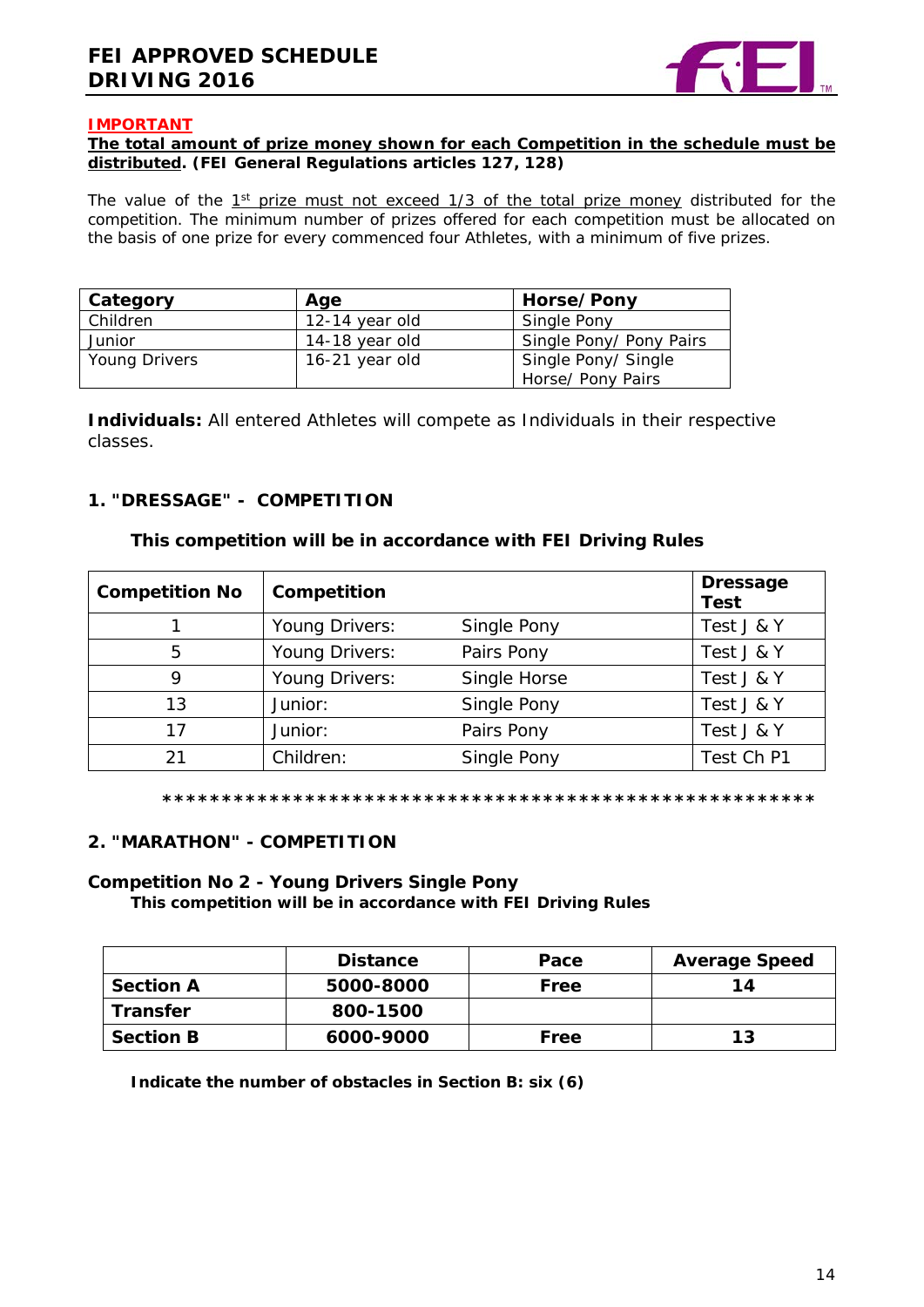

## **Competition No 6 - Young Drivers Pairs Pony**

### **This competition will be in accordance with FEI Driving Rules**

|                  | <b>Distance</b> | Pace | <b>Average Speed</b> |
|------------------|-----------------|------|----------------------|
| <b>Section A</b> | 5000-8000       | Free | 14                   |
| <b>Transfer</b>  | 800-1500        |      |                      |
| <b>Section B</b> | 6000-9000       | Free | 13                   |

**Indicate the number of obstacles in Section B: six (6)**

### **Competition No 10 - Young Drivers Single Horse**

|                  | <b>Distance</b> | Pace | <b>Average Speed</b> |
|------------------|-----------------|------|----------------------|
| <b>Section A</b> | 5000-8000       | Free | 15                   |
| <b>Transfer</b>  | 800-1500        |      |                      |
| <b>Section B</b> | 6000-9000       | Free | 14                   |

**Indicate the number of obstacles in Section B: six (6)**

## **Competition No 14 - Junior Single Pony**

**This competition will be in accordance with FEI Driving Rules**

|                  | <b>Distance</b> | Pace | <b>Average Speed</b> |
|------------------|-----------------|------|----------------------|
| <b>Section A</b> | 5000-8000       | Free | 14                   |
| <b>Transfer</b>  | 800-1500        |      |                      |
| <b>Section B</b> | 6000-9000       | Free | 13                   |

**Indicate the number of obstacles in Section B: six (6)**

#### **Competition No 18 - Junior Pairs Pony**

**This competition will be in accordance with FEI Driving Rules**

|                  | <b>Distance</b> | Pace | <b>Average Speed</b> |
|------------------|-----------------|------|----------------------|
| <b>Section A</b> | 5000-8000       | Free | 14                   |
| <b>Transfer</b>  | 800-1500        |      |                      |
| <b>Section B</b> | 6000-9000       | Free | 13                   |

**Indicate the number of obstacles in Section B: six (6)**

**\*\*\*\*\*\*\*\*\*\*\*\*\*\*\*\*\*\*\*\*\*\*\*\*\*\*\*\*\*\*\*\*\*\*\*\*\*\*\*\*\*\*\*\*\*\*\*\*\*\***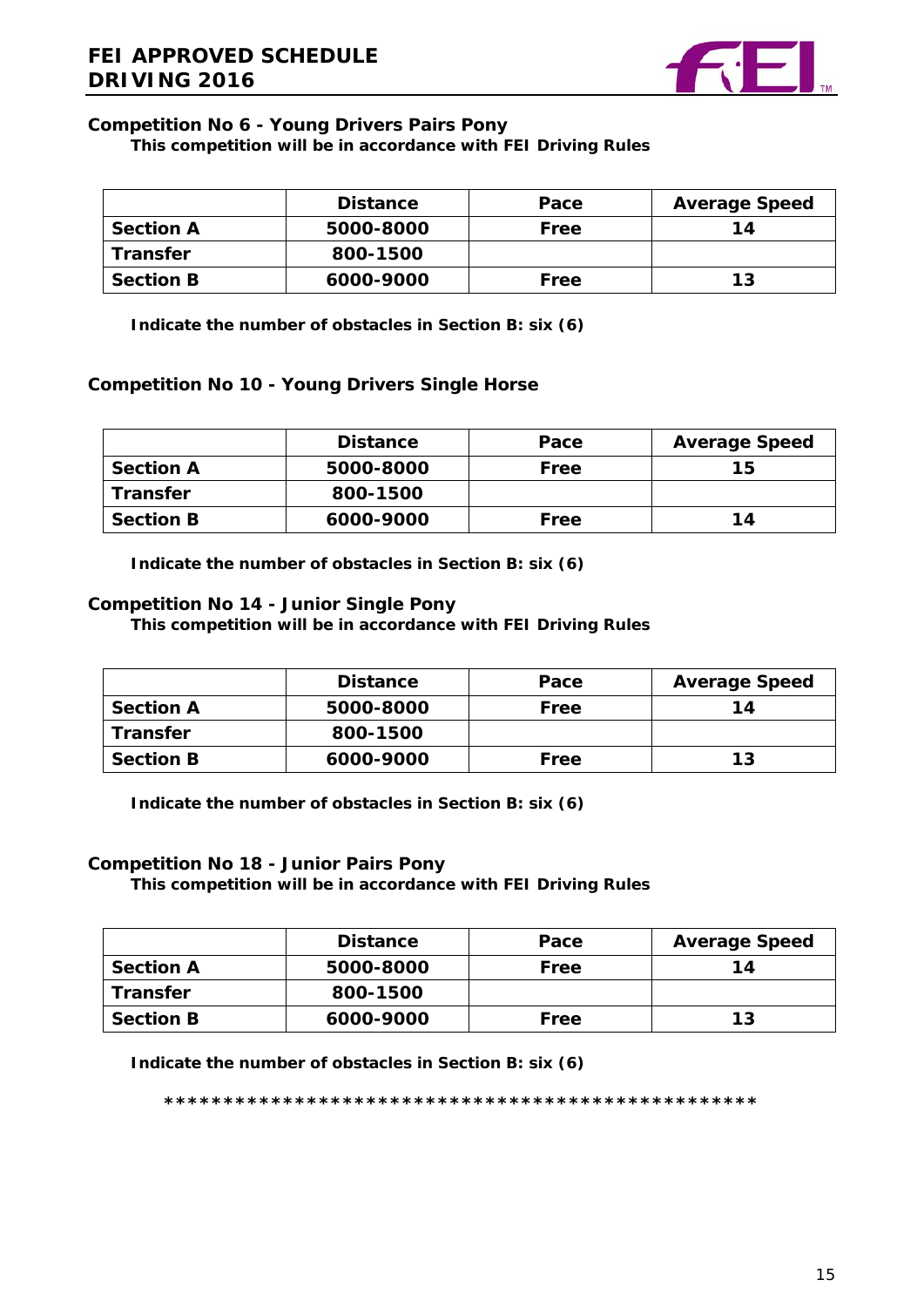

## **Competition No 22 - Children**

**This competition will be in accordance with FEI Driving Rules**

| Option 1:        | <b>Distance</b> | Pace | <b>Average Speed</b> |
|------------------|-----------------|------|----------------------|
| <b>Section A</b> | 3000-5000       | Free | 14                   |
| <b>Transfer</b>  | 800-1000        |      |                      |
| <b>Section B</b> | 3500-5000       | Free | 13                   |

**Indicate the number of obstacles in Section B: max. five (5) with four (4) gates each**

### <span id="page-15-0"></span>**3. "CONES" - COMPETITION**

**This competition will be in accordance with FEI Driving Rules**

| <b>Competition No</b> | Competition    |              | <b>Type of Competition</b> |
|-----------------------|----------------|--------------|----------------------------|
|                       | Young Drivers: | Single Pony  | <b>Fault Competition</b>   |
|                       | Young Drivers: | Pairs Pony   | <b>Fault Competition</b>   |
| 11                    | Young Drivers: | Single Horse | <b>Fault Competition</b>   |
| 15                    | Junior:        | Single Pony  | <b>Fault Competition</b>   |
| 19                    | Junior:        | Pairs Pony   | <b>Fault Competition</b>   |
| 23                    | Children:      | Single Pony  | <b>Fault Competition</b>   |

**\*\*\*\*\*\*\*\*\*\*\*\*\*\*\*\*\*\*\*\*\*\*\*\*\*\*\*\*\*\*\*\*\*\*\*\*\*\*\*\*\*\*\*\*\*\*\*\*\*\***

## <span id="page-15-1"></span>**4. "COMBINED" - COMPETITION**

#### **This competition will be in accordance with FEI Driving Rules**

| <b>Competition No</b> | Competition                      |              | Penalties obtained in<br>competition are added |
|-----------------------|----------------------------------|--------------|------------------------------------------------|
| 4                     | Young Drivers:                   | Single Pony  | 1, 2, 3                                        |
| 8                     | Young Drivers:                   | Pairs Pony   | 5, 6, 7                                        |
| 12                    | Young Drivers:                   | Single Horse | 9, 10, 11                                      |
| 16                    | Junior:                          | Single Pony  | 13, 14, 15                                     |
| 20                    | Junior/Young Drivers: Pairs Pony |              | 17, 18, 19                                     |
| 24                    | Children:                        | Single Pony  | 21, 22, 23                                     |

**Teams**: A national team shall consist of at least one Child, one Junior and one Young Driver and each Nation is entitled to send up to a maximum of 6 Athletes, maximum 2 per age category. NFs which cannot send a team may send up to 4 Athletes in total as individual entries, maximum 2 per age category.

The team classification will be determined by adding together the scores from the Athlete in each class with the lowest penalties in each Competition. Only those scores of the team Members who have completed all three Competitions without Elimination can be counted towards the final team scores.

|  |  | 25 | Teams | 1, 2, 3, 5, 6, 7, 9, 10, 11,<br>  13, 14, 15, 17, 18, 19,<br>21, 22, 23 |
|--|--|----|-------|-------------------------------------------------------------------------|
|--|--|----|-------|-------------------------------------------------------------------------|

**\*\*\*\*\*\*\*\*\*\*\*\*\*\*\*\*\*\*\*\*\*\*\*\*\*\*\*\*\*\*\*\*\*\*\*\*\*\*\*\*\*\*\*\*\*\*\*\*\*\***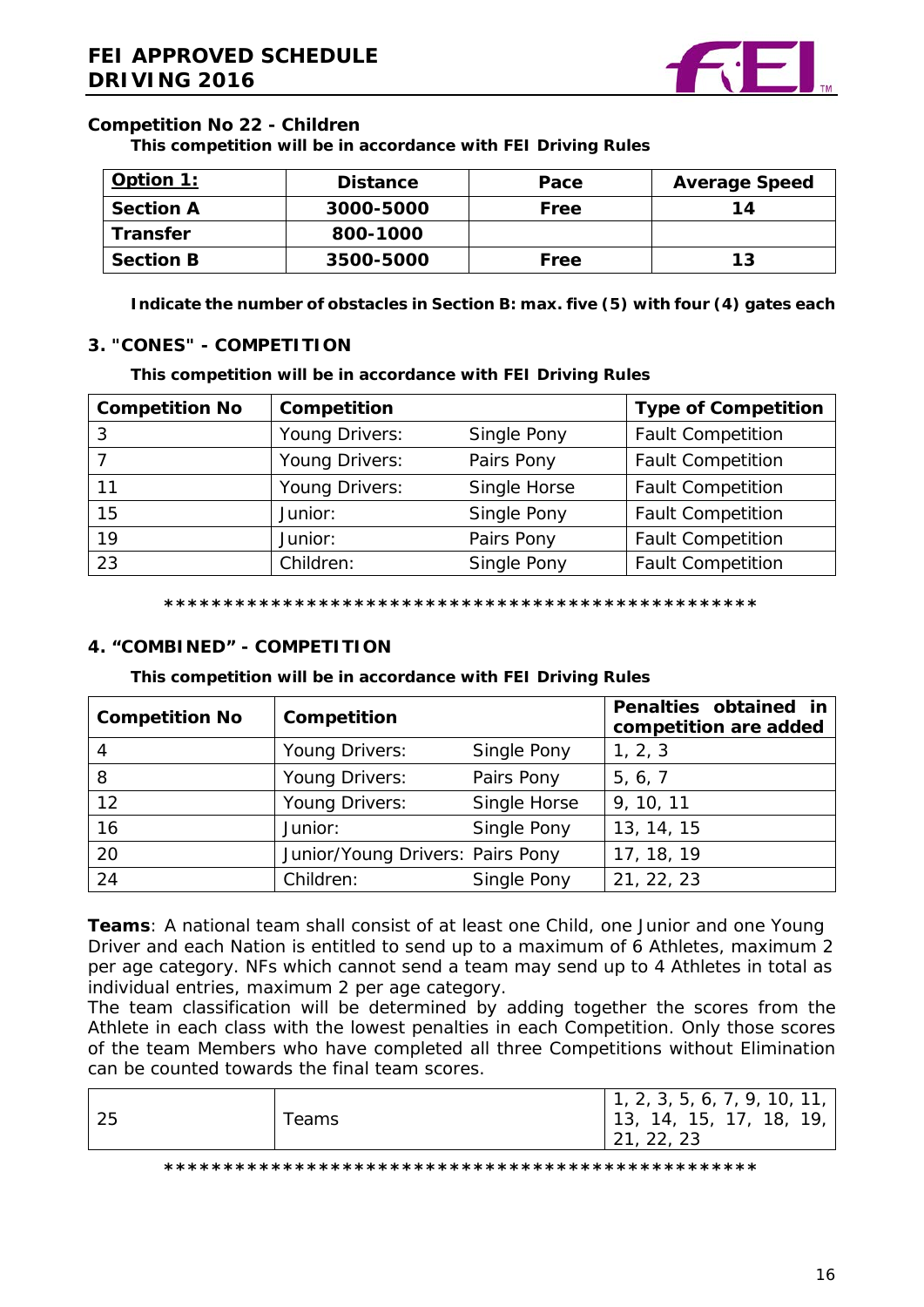

## <span id="page-16-0"></span>**VETERINARY MATTERS**

#### <span id="page-16-1"></span>**CUSTOMS FORMALITIES**

Contact details for Customs Formalities:

For questions pertaining to the veterinary and animal diseases legislation for horses from abroad and regarding the horses' transportation, the OC is ready to assist.

Customs and veterinary fees will not be taken over.

## <span id="page-16-2"></span>**HEALTH REQUIREMENTS**

#### **GENERAL**

In accordance with the FEI Code of Conduct for the welfare of the horse it is imperative that all Horses at FEI Events are physically fit and free from infectious disease before being allowed to compete.

#### **ENTRY OF HORSES**

Required health tests and vaccinations: ./. Quarantine period: ./. Specimen Import Licence applied:

Every Athlete is obliged to deliver all necessary health certificates for the transport to the event or identification of the horses before they come into the stables:

a) in case of arrival from a EU-member-country, a certificate for registered horses acc. to sample of Annex B to Reglements 90/426 (see annex Vet. I) of the actual valid form will be necessary.

b) in case of arrival from a country not belonging to the EU, a health certificate for registered horses acc. to sample of annex II (see Annex Vet. II) of the decision of the commission 92/260 of the actual valid form will be necessary.

A certificate must be done in at least one official language of the country of destination and in one official language of the member country. The Athlete must carry with him the original certificate, not a copy.

The organiser sees to it that on the competition site, an official state veterinarian is present to issue the health certificates which are necessary for the transport of the horses to their destination abroad.

In case the OC has entrusted a forwarding agency, the latter is ready to assist regarding the required documents.

Furthermore, questions relating to health requirements for horses can be directed to the veterinary authorities in the country of origin or in Germany.

<span id="page-16-3"></span>For questions or problems, please contact your Government Veterinary Services.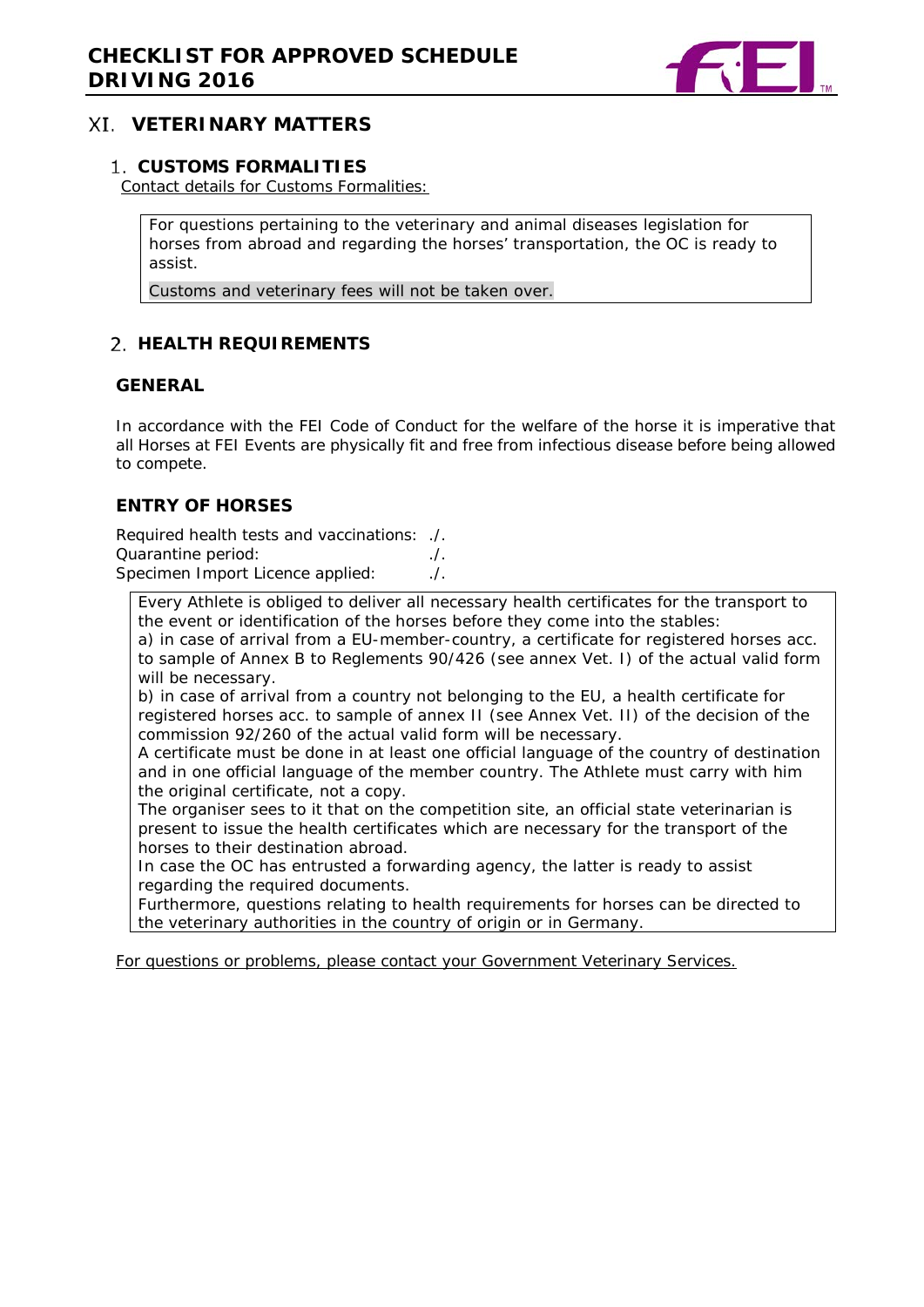

## **NATIONAL REQUIREMENTS**

If applicable please provide:

In addition to the Rules and Regulations applicable as set out above the following national regulations apply: • German Animal Welfare Act (Tierschutzgesetz): www.gesetze-im-internet.de/bundesrecht/tierschg/gesamt.pdf • German Law concerning Manufacture and Distribution of Medicines (Arzneimittelgesetz): www.gesetze-im-internet.de/bundesrecht/amg\_1976/gesamt.pdf • German Law Governing Epidemic Diseases (Tierseuchengesetz): www.gesetze-im-internet.de/bundesrecht/viehseuchg/gesamt.pdf • German Regulation for Animal-Welfare during Transport (Tierschutztransportverordnung) www.gesetze-im-internet.de/bundesrecht/tierschtrv\_2009/gesamt.pdf • German Regulation regarding Livestock Transport (Viehverkehrsverordnung) www.gesetze-im-internet.de/bundesrecht/viehverkv\_2007/gesamt.pdf • etc.

## <span id="page-17-0"></span>**PONIES**

2015 FEI Veterinary Regulations, Chapter IV: For all Pony Events, Ponies must be available for Pony Measurement if requested by the FEI.

## <span id="page-17-1"></span>**5. INJURY SURVEILLANCE**

2015 FEI Veterinary Regulations, articles 1036, 1039 and 1040: Horses participating in FEI Events are subject to injury surveillance protocols; and in the event of fatality, a post mortem examination.

## <span id="page-17-2"></span>**TRANSPORT OF HORSES**

Horses must be fit to travel and be transported in suitable vehicles. Any government requirements for disease testing and control must be requested well in advance, to ensure that the horse is in compliance by the time of arrival at the border of the country where the Event is taking place. Athletes, or their representatives, have the responsibility to comply with national legislation in both their country of origin and the host nation of the Event. Where necessary athletes must contact local government authorities or veterinary advisors for information regarding animal health requirements and transport legislation. Within the European Union (EU), this includes EU Council Regulation (EC) No 1/2005 concerning the protection of animals during transport within the Member States of the EU

## <span id="page-17-3"></span>**VENUE ARRIVAL INFORMATION & FITNESS TO COMPETE**

#### **7.1. PASSPORTS. FEI General Regulations Article 137**

#### **For all issues relating to FEI Horse Passports/FEI Recognition Cards please contact your National Federation**

All Horses competing at FEI Events must be registered with the FEI.

FEI Passports or FEI Recognition Cards (for those Horses with a national passport approved by the FEI) are compulsory for FEI Events.

Athletes who do not present a Horse's Passport and/or Recognition Card, or one that is not correctly validated, or fail to meet other passport requirements will be **subject to Sanctions in accordance with Annex II of the Veterinary Regulations** and may not be allowed to compete.

**NB** for Horses permanently resident in a Member State of the European Union: all Horses must have a national EU passport in compliance with EU Regulations to which a FEI Recognition card is applied. The exception to this being Horses in possession of an FEI passport which has been continually revalidated without interruption.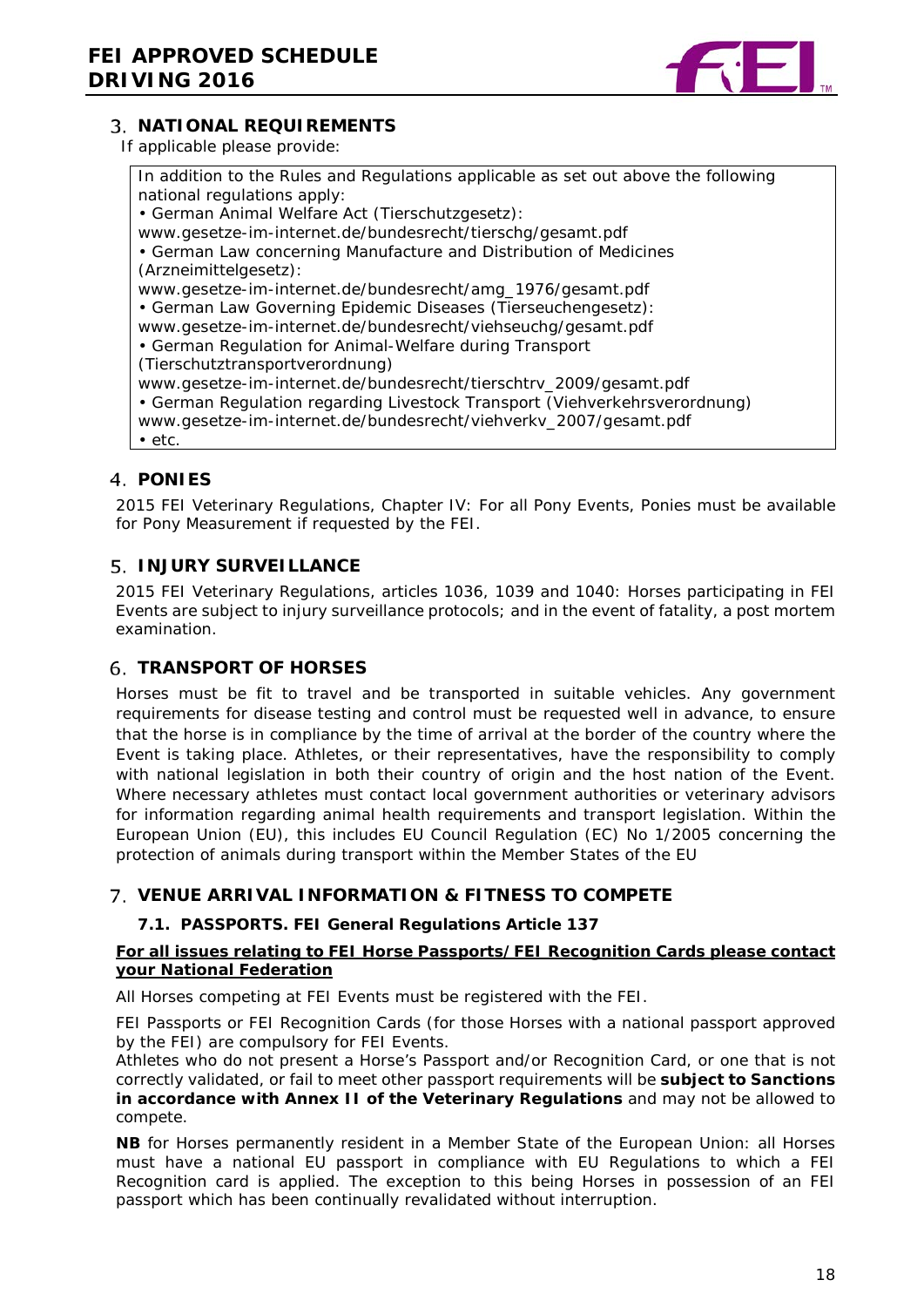

#### **7.2 VACCINATIONS - EQUINE INFLUENZA. FEI Veterinary Regulations Article 1028**

Horses competing at FEI Events must comply with the requirements for Equine Influenza vaccination in accordance with the Veterinary Regulations and as summarised below.

| <b>VACCINATION</b>    | <b>PROTOCOL</b>                        | <b>ELIGIBILITY TO ENTER VENUE</b>                 |
|-----------------------|----------------------------------------|---------------------------------------------------|
|                       |                                        |                                                   |
| <b>Primary Course</b> | 1 <sup>st</sup> Vaccination: day 0     | May compete 7 days after the $2nd$                |
|                       | 2 <sup>nd</sup> Vaccination: day 21-92 | Vaccination                                       |
| <b>First Booster</b>  | Within 7 months of the 2nd             | May compete for 6 months $+21$                    |
|                       | vaccination of the<br>Primary          | days after the 2 <sup>nd</sup> vaccination of the |
|                       | Course                                 | Primary Course                                    |
|                       |                                        | Must not compete in the 7 days                    |
|                       |                                        | after receiving a vaccination                     |
| <b>Boosters</b>       | MINIMUM: within one year of            | Must have been vaccinated within 6                |
|                       | previous booster vaccination           | months $+21$ days before arriving at              |
|                       | <b>IF COMPETING:</b> must be in        | the Event                                         |
|                       | the 6 months $+21$ days of the         | Must not compete in the 7 days                    |
|                       | booster previous vaccination           | after receiving a vaccination                     |

All FEI registered Horses intending to compete at FEI Events (including CIMs) must be vaccinated against Equine Influenza in accordance with these VRs. The exception being if the applicable domestic legislation prevents the use of Equine Influenza vaccines within the relevant territory.

### **7.3 EXAMINATION ON ARRIVAL. FEI Veterinary Regulations Article 1032**

On arrival at an Event venue all Horses must undergo an examination by a veterinarian to confirm their identification from their passport and micro-chip ID (where present), their vaccination status and general health. To protect all horses attending events, any Horse with a questionable health status concerning vaccination, disease or other concerns, must be stabled within the isolation facilities provided by the Organising Committee pending a decision on entering the venue.

#### **7.4. HORSE INSPECTIONS. FEI Veterinary Regulations Article 1033, Table 2**

All Horses will be assessed for their fitness to compete during the Horse Inspection. Any Horse demonstrating questionable fitness may be referred to the Holding Box for further veterinary examination. Horses not deemed fit to compete by the Inspection Panel will not be permitted to compete.

#### **7.5. LIMB SENSITIVITY EXAMINATION. FEI Veterinary Regulations Article 1034**

All Horses are subject to examination under the protocol for abnormal limb sensitivity throughout the period of an Event, including, but not limited to, between rounds and before the Jump Off. Horses may be examined once or on multiple occasions during the Period of an Event.

Horses may be selected for examination under the protocol randomly or they may be targeted. All Horses selected to be tested must submit promptly to the examination or are subject to immediate disqualification. There is no obligation to examine any specific number of Horses at an Event.

### <span id="page-18-0"></span>**EQUINE ANTI-DOPING AND CONTROLLED MEDICATION PROGRAMME (EADCMP). FEI Veterinary Regulations, Chapter VI**

#### **8.1. SAMPLING. FEI VETERINARY REGULATIONS ARTICLES 1057 AND 1058**

All horses competing at FEI Events may be subject to sampling for the presence of FEI Equine Prohibited Substances in accordance with the FEI Equine Anti-Doping and Controlled Medication Regulations (EADCMRs). Horses may be selected for sampling in accordance with obligatory testing, targeted or random sampling procedures.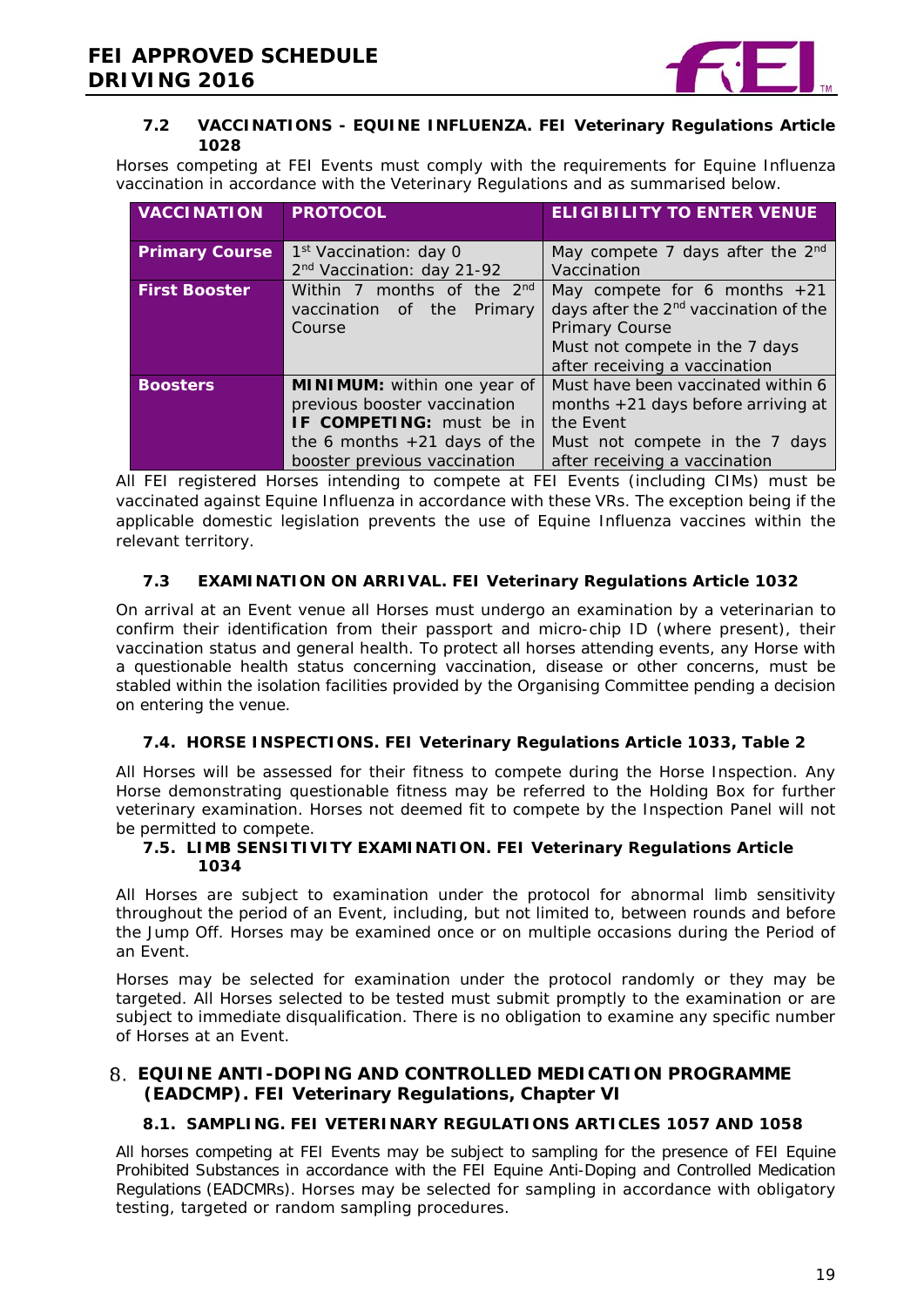

#### **Fee for Worldwide Equine and Human Anti-Doping Program**:

(Applicable for all FEI Events Worldwide)

| Lower Level Events (CIMs)                                      |            |     |
|----------------------------------------------------------------|------------|-----|
| (For definition see Appendix E of the FEI General Regulations) |            |     |
| Per horse per event (for Driving per driver per event)         | <b>CHF</b> | 18. |
| <b>Higher Level Events</b>                                     |            |     |
| (All other events not defined as CIM)                          |            |     |
| Per horse per event (for Driving per driver per event)         | <b>CHF</b> | 25. |
|                                                                |            |     |

OCs/NFs have the right to charge the athletes the above mentioned fee.

#### **8.2. ELECTIVE TESTING. FEI VETERINARY REGULATIONS ARTICLE 1056**

Elective Testing may be carried out prior to an Event to check for the presence of prohibited substances. Please refer to [www.FEI.org/veterinary](http://www.fei.org/veterinary) for information and details.

## <span id="page-19-0"></span>*XII. HUMAN ANTI-DOPING*

Athletes can be tested at any FEI Event, by the FEI or by other Anti-Doping Organisations with Testing jurisdiction. Organisers will have the responsibility to provide facilities and staff/volunteers to facilitate such Testing if requested by the FEI as outlined in article 22.3 of the FEIs' Anti-doping Rules for Human Athletes (ADRHA)

The ADRHA rules are published on the FEI's website at [http://www.fei.org/content/anti](http://www.fei.org/content/anti-doping-rules)[doping-rules](http://www.fei.org/content/anti-doping-rules)

## <span id="page-19-1"></span>*XIII.ADDITIONAL INFORMATION*

#### <span id="page-19-2"></span>**1. INSURANCES AND NATIONAL REQUIREMENTS**

Equestrian sports involve inherent dangerous risks. To the greatest extent permitted by law, the FEI and the FEI Event Organiser shall NOT be liable for any damages relating to loss of property or injury of any kind to Athletes, Owners, Support Personnel or Horses at or in connection with an FEI Event and the FEI expressly excludes all such liability.

#### **1.1. ATHLETES, OWNERS AND SUPPORT PERSONNEL**

#### **1.1.1 Personal Accident and Health Insurance**

It is your responsibility as an Athlete/Owner/ Support Personnel to ensure that you have adequate personal accident insurance in place to cover your participation at FEI Events and in particular to insure against any personal injury or medical expenses arising from an accident, injury or illness which may occur at a FEI Event.

You should check with your National Federation to confirm if your National Federation's insurance policy (if any) covers personal accidents and/or illnesses which may occur when you are attending at/participating in FEI Events.

If your National Federation does not have a personal accident/health insurance policy or if the National Federation's insurance policy does not cover personal accident or health claims, then you should obtain your own personal accident and health insurance policy to cover your attendance/participation at FEI Events.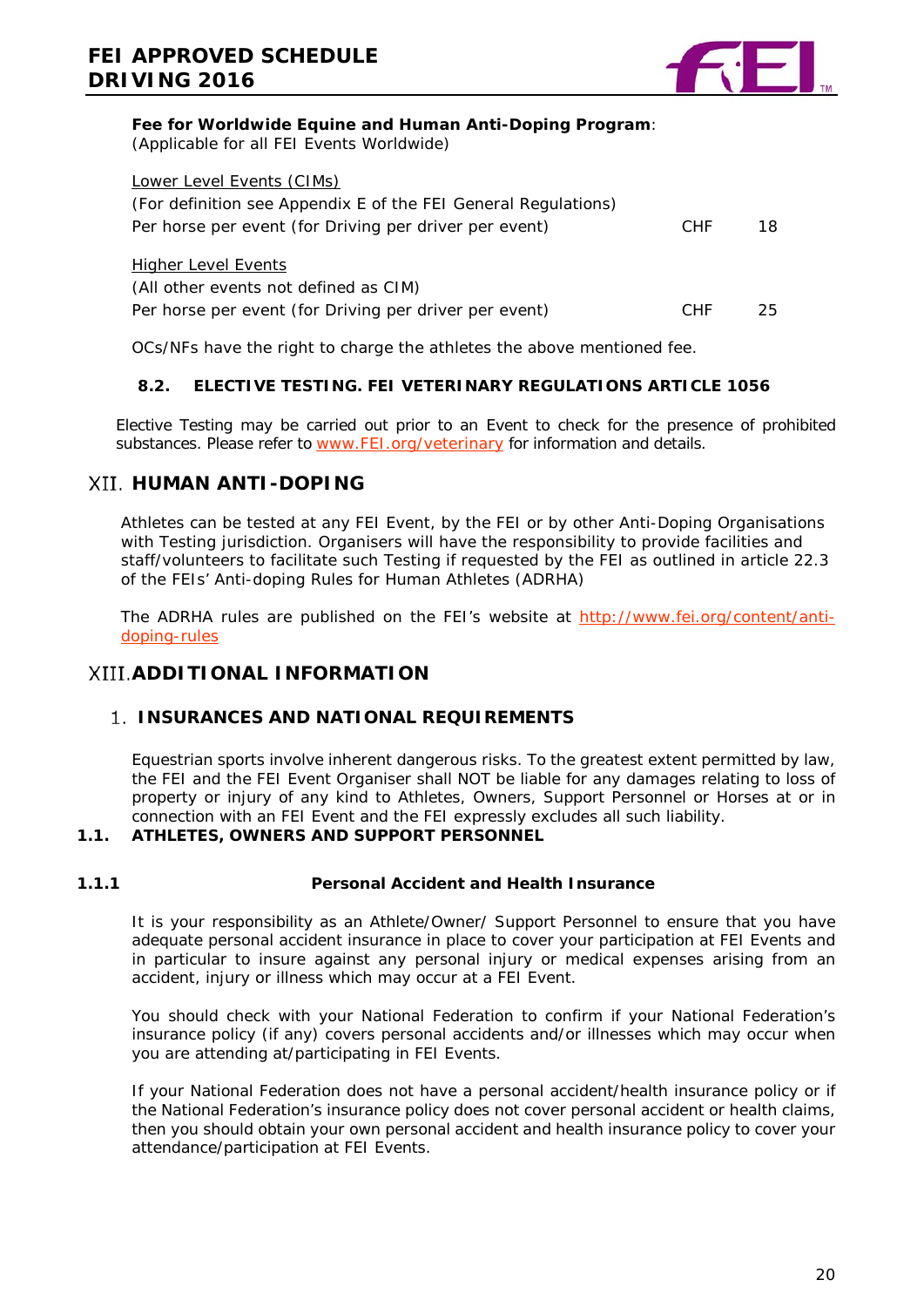

#### **1.1.2. Personal Property Insurance**

You should also ensure that you are insured against property loss, theft or damage which may occur at an FEI Event.

Again, the advice is to check with your National Federation to confirm if they have an insurance policy in place which would cover you in case of such property loss, theft or damage. If not, then you should obtain your own personal property insurance to cover such situations.

#### **1.2. ATHLETES AND OWNERS**

#### **1.2.1 Third Party Liability Insurance**

As an Athlete/Owner you are personally responsible for damages to third parties caused by you, your employees, Support Personnel, your agents or your Horses. You are, therefore, strongly advised to take out third-party liability insurance providing full coverage in relation to FEI Events at home and abroad, and to keep the policy up to date.

The FEI and the Organiser will NOT be responsible for any damage caused to third parties by you, your employees, Support Personnel, your agents or your Horses.

#### **1.2.2 Additional Liability Information**

The organizer declines any liability for property or pecuniary damage which may happen to visitors, athletes, grooms and horse owners through slight negligence of the organizer, his delegates or his assistants. The OC is liable in case of intent, gross negligence as well as in case of injury to life, body or health and in further cases he is liable for compelling legal liability acc. to the legal requirements.

#### **1.2.3 Horse Insurance**

As an Owner you should ensure that your Horses are adequately insured against any injuries or illnesses they may sustain while participating at a FEI Event.

#### <span id="page-20-0"></span>**2. PROTESTS/APPEALS**

To be valid, all Protests and Appeals must be made in writing and accompanied by a deposit of CHF 150.- or equivalent.

Protest and appeal forms are available on the FEI website:

Protests:<http://www.fei.org/sites/default/files/FEI%20Protest%20Form.pdf> Appeals:<http://www.fei.org/sites/default/files/FEI%20Appeal%20Form.pdf>

#### <span id="page-20-1"></span>**3. DISPUTES**

In the event of any discussion concerning the interpretation of the schedule (in translated languages), the English version will be decisive.

#### <span id="page-20-2"></span>**4. MODIFICATION TO SCHEDULE**

In exceptional circumstances, together with the approval of Chefs d'Equipe, host NF delegate, if any, and Ground Jury, the Organiser may change the schedule in order to clarify any matter arising from an omission or due to unforeseen circumstances. Any such changes must be notified to all athletes and officials as soon as possible and they must be reported to the FEI Secretary General by the Foreign Judge.

#### <span id="page-20-3"></span>**5. ADDITIONAL INFORMATION FROM THE ORGANISER**

5.1 The OC acknowledges that para 1.4 LPO (German Show Rules) is binding for international events in Germany. 5.2 The given times in the time-schedule under VI.1 are subject to alterations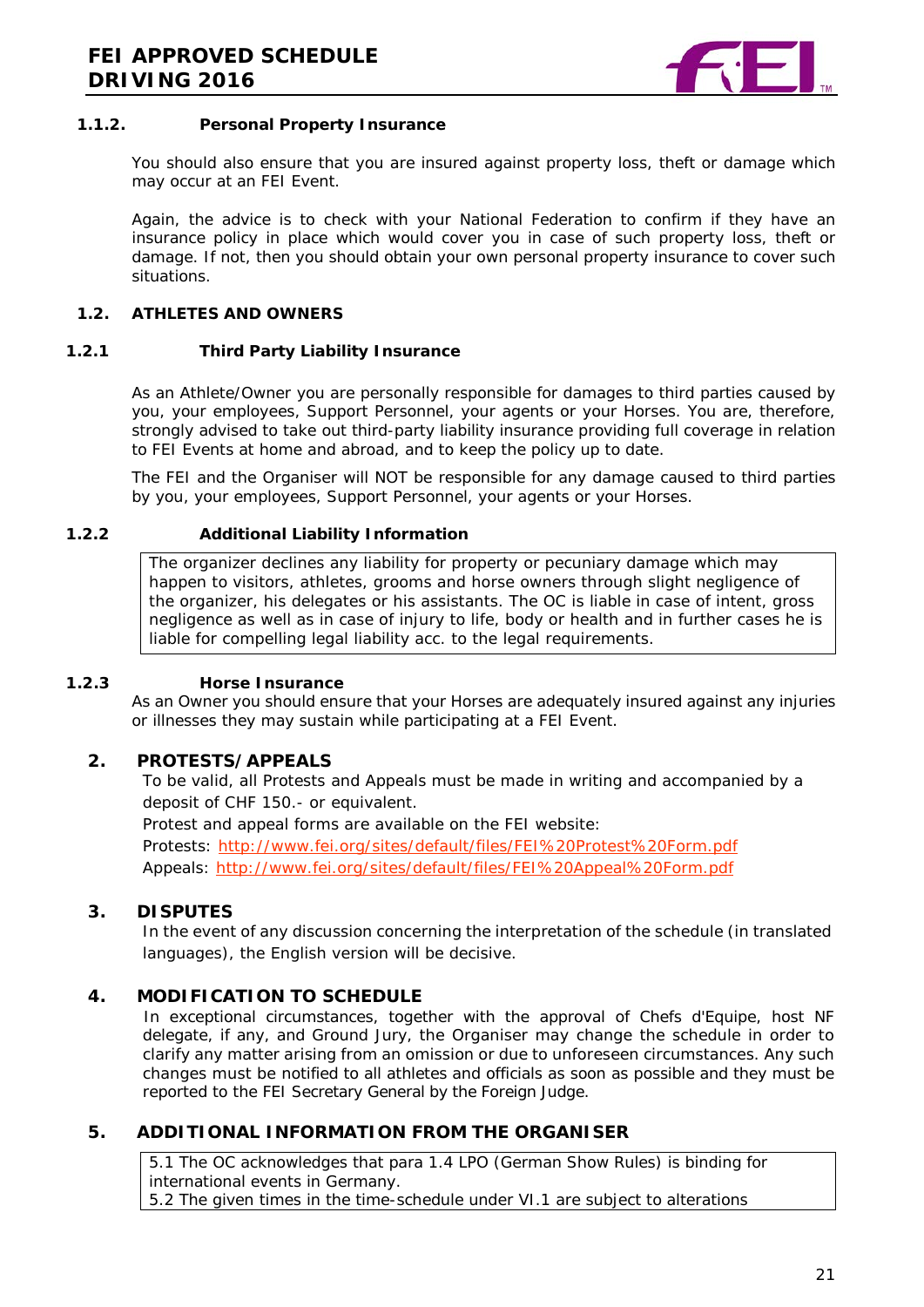

## <span id="page-21-0"></span>**XIV. ANNEXES**

### <span id="page-21-1"></span>**FEI Entry System**

Please fill the form below in order to provide you and the other members of your committee or your IT Providers access to the FEI Entry System.

| FEI ID <sup>1</sup> : 10116719 |                             |                                |                             |  |  |
|--------------------------------|-----------------------------|--------------------------------|-----------------------------|--|--|
| Name*:                         | Brinkmann                   |                                |                             |  |  |
|                                | First Name*: Helmut         |                                |                             |  |  |
| E-Mail*:                       | hel.bri@t-online.de         |                                |                             |  |  |
| Access Rights*:                |                             | $\boxtimes$ Admin <sup>2</sup> | $\Box$ Consult <sup>3</sup> |  |  |
|                                | Event $(s)^4$ : CH-EU Youth |                                |                             |  |  |
| FEI $1D^1$ :                   |                             |                                |                             |  |  |
| Name*:                         |                             |                                |                             |  |  |
| First Name*:                   |                             |                                |                             |  |  |
| E-Mail*:                       |                             |                                |                             |  |  |
| Access Rights*:                |                             | Admin <sup>2</sup>             | $\Box$ Consult <sup>3</sup> |  |  |
| Event $(s)^4$ :                |                             |                                |                             |  |  |
| FEI $1D^1$ :                   |                             |                                |                             |  |  |
| Name*:                         |                             |                                |                             |  |  |
| First Name*:                   |                             |                                |                             |  |  |
| E-Mail*:                       |                             |                                |                             |  |  |
| Access Rights*:                |                             | Admin <sup>2</sup>             | Consult <sup>3</sup>        |  |  |
| Event $(s)^4$ :                |                             |                                |                             |  |  |

<sup>1</sup> If already have an FEI user account.

<sup>2</sup> Provides you the required access to manage entries and substitutions and download entries/lists.

<sup>3</sup> You are just able to consult and download the entries/lists.

<sup>4</sup> Leave the field blank if the user deals with the entries of all events in the show.

**\* Mandatory Fields**